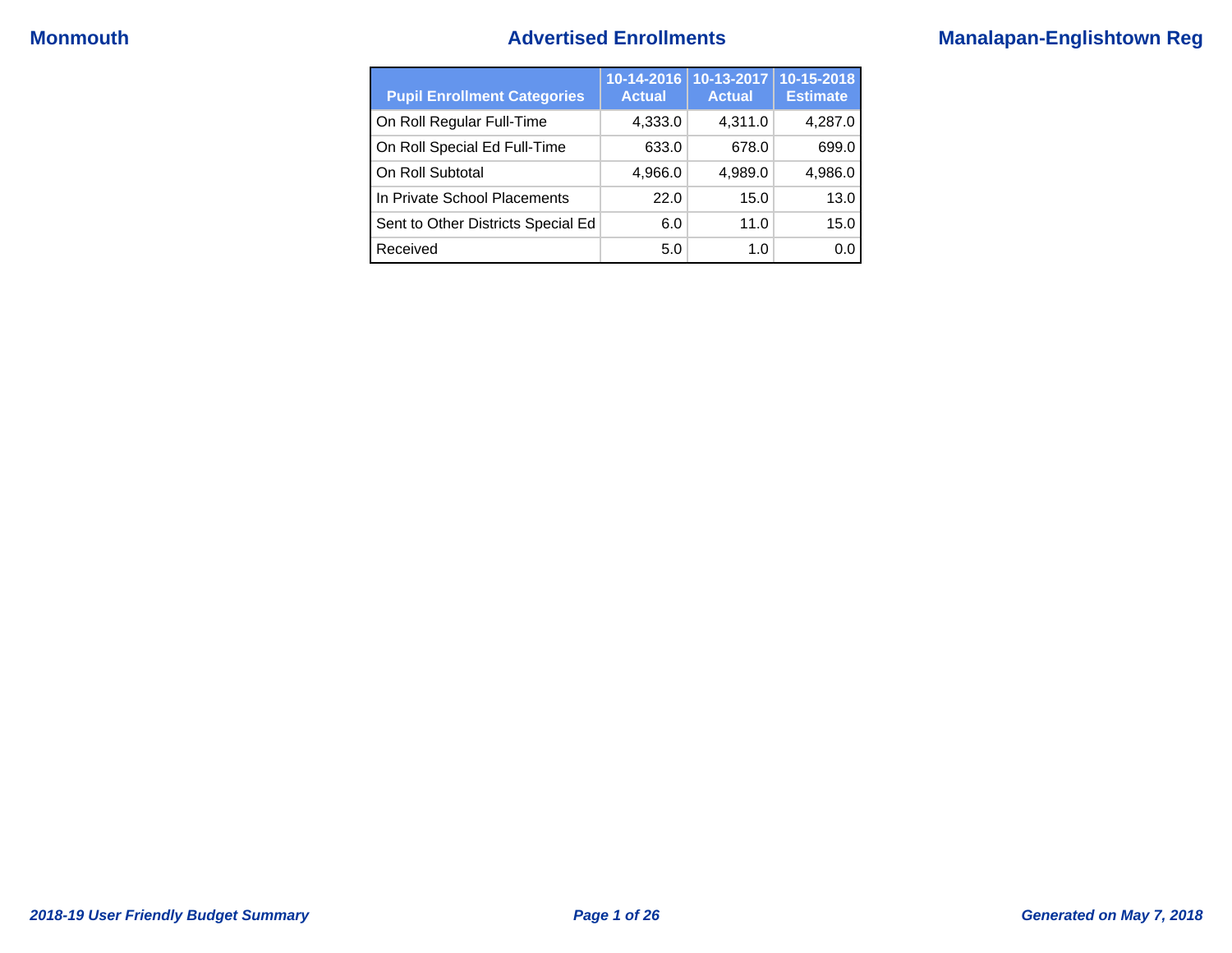| <b>Budget Category</b>                          | <b>Account</b> | 2016-17<br><b>Actual</b> | 2017-18<br><b>Revised</b> | 2018-19<br><b>Proposed</b> |
|-------------------------------------------------|----------------|--------------------------|---------------------------|----------------------------|
| <b>Operating Budget:</b>                        |                |                          |                           |                            |
| <b>Revenues from Local Sources:</b>             |                |                          |                           |                            |
| Local Tax Levy                                  | 10-1210        | 58,286,034               | 60,996,055                | 63,687,865                 |
| <b>Total Tuition</b>                            | 10-1300        | 37,215                   | 0                         | 0                          |
| <b>Rents And Royalties</b>                      | 10-1910        | 28,440                   | 26,000                    | 26,000                     |
| <b>Unrestricted Miscellaneous Revenues</b>      | 10-1XXX        | 413,752                  | 320,840                   | 290,500                    |
| Interest Earned On Capital Reserve Funds        | $10-1XXX$      | 3,553                    | $\Omega$                  | O                          |
| Subtotal - Revenues From Local Sources          |                | 58,768,994               | 61,342,895                | 64,004,365                 |
| <b>Revenues from State Sources:</b>             |                |                          |                           |                            |
| <b>Categorical Transportation Aid</b>           | 10-3121        | 2,122,959                | 2,122,959                 | 2,122,959                  |
| <b>Extraordinary Aid</b>                        | 10-3131        | 494,246                  | 350,000                   | 300,000                    |
| <b>Categorical Special Education Aid</b>        | 10-3132        | 3,077,364                | 3,077,364                 | 3,767,124                  |
| <b>Equalization Aid</b>                         | 10-3176        | 12,610,419               | 12,610,419                | 12,610,419                 |
| <b>Categorical Security Aid</b>                 | 10-3177        | 403,710                  | 403,710                   | 427,473                    |
| <b>Adjustment Aid</b>                           | 10-3178        | 1,476,768                | 1,080,026                 | 1,010,683                  |
| Parcc Readiness Aid                             | 10-3181        | 48,185                   | 48,185                    | 0                          |
| Per Pupil Growth Aid                            | 10-3182        | 48,185                   | 48,185                    | 0                          |
| Professional Learning Community Aid             | 10-3183        | 49,510                   | 49,510                    | 0                          |
| <b>Other State Aids</b>                         | $10-3XXX$      | 21,054                   | 0                         | 0                          |
| Subtotal - Revenues From State Sources          |                | 20,352,400               | 19,790,358                | 20,238,658                 |
| <b>Revenues from Federal Sources:</b>           |                |                          |                           |                            |
| Medicaid Reimbursement                          | 10-4200        | 25,481                   | 41,721                    | 40,257                     |
| Subtotal - Revenues From Federal Sources        |                | 25,481                   | 41,721                    | 40,257                     |
|                                                 |                |                          |                           |                            |
| <b>Budgeted Fund Balance - Operating Budget</b> | 10-303         | 0                        | 3,705,442                 | 3,286,515                  |
| Withdraw From Cap Res-Excess Cost & Oth Cap Prj | 10-309         | 0                        | 1,289,172                 | 180,000                    |
| Withdrawal From Maint, Reserve                  | 10-310         | 0                        | 1,270,000                 | 1,095,000                  |
| Adjustment For Prior Year Encumbrances          |                | 0                        | 1,342,097                 | 0                          |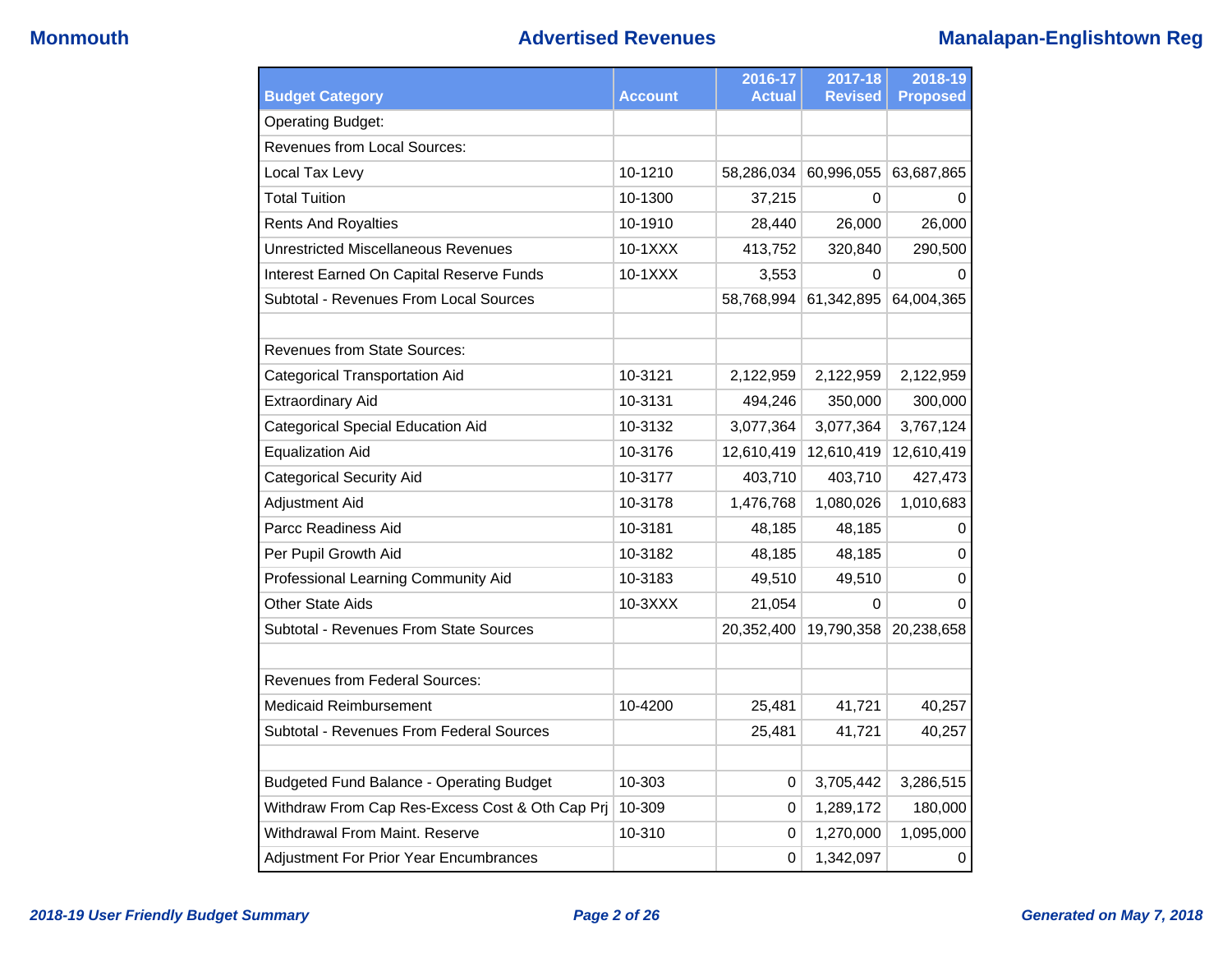## **Monmouth Advertised Revenues Manalapan-Englishtown Reg**

| <b>Budget Category</b>                     | <b>Account</b> | 2016-17<br><b>Actual</b> | 2017-18<br><b>Revised</b> | 2018-19<br><b>Proposed</b> |
|--------------------------------------------|----------------|--------------------------|---------------------------|----------------------------|
| Actual Revenues (Over)/Under Expenditures  |                | 393,509                  | 0                         | 0                          |
| <b>Total Operating Budget</b>              |                | 79,540,384               | 88,781,685                | 88,844,795                 |
|                                            |                |                          |                           |                            |
| <b>Grants and Entitlements:</b>            |                |                          |                           |                            |
| <b>Other Revenue From Local Sources</b>    | 20-1XXX        | 99,139                   | 183,191                   | 0                          |
| <b>Total Revenues From Local Sources</b>   | 20-1XXX        | 99,139                   | 183,191                   | 0                          |
|                                            |                |                          |                           |                            |
| <b>Revenues from State Sources:</b>        |                |                          |                           |                            |
| <b>Other Restricted Entitlements</b>       | 20-32XX        | 13,052                   | 21,696                    | 18,439                     |
| <b>Total Revenues From State Sources</b>   |                | 13,052                   | 21,696                    | 18,439                     |
|                                            |                |                          |                           |                            |
| <b>Revenues from Federal Sources:</b>      |                |                          |                           |                            |
| Title I                                    | 20-4411-4416   | 278,866                  | 274,136                   | 233,015                    |
| Title II                                   | 20-4451-4455   | 69,927                   | 81,548                    | 69,315                     |
| Title III                                  | 20-4491-4494   | 14,784                   | 23,420                    | 19,907                     |
| Title IV                                   | 20-4471-4474   | 0                        | 10,000                    | 8,500                      |
| I.D.E.A. Part B (Handicapped)              | 20-4420-4429   | 1,254,717                | 1,264,415                 | 1,074,752                  |
| <b>Total Revenues From Federal Sources</b> |                | 1,618,294                | 1,653,519                 | 1,405,489                  |
| <b>Total Grants And Entitlements</b>       |                | 1,730,485                | 1,858,406                 | 1,423,928                  |
|                                            |                |                          |                           |                            |
| Repayment of Debt:                         |                |                          |                           |                            |
| <b>Other Financing Sources</b>             | 40-5xxx        | 10,000                   | $\Omega$                  | 0                          |
|                                            |                |                          |                           |                            |
| <b>Revenues from Local Sources:</b>        |                |                          |                           |                            |
| Local Tax Levy                             | 40-1210        | 3,421,639                | 3,312,400                 | 3,315,665                  |
| <b>Other Miscellaneous</b>                 | $40 - 1$ $xxx$ | 1,437                    | 0                         | 0                          |
| Miscellaneous                              | 40-1XXX        | 1,437                    | 0                         | 0                          |
| <b>Total Revenues From Local Sources</b>   |                | 3,423,076                | 3,312,400                 | 3,315,665                  |
|                                            |                |                          |                           |                            |
| <b>Revenues from State Sources:</b>        |                |                          |                           |                            |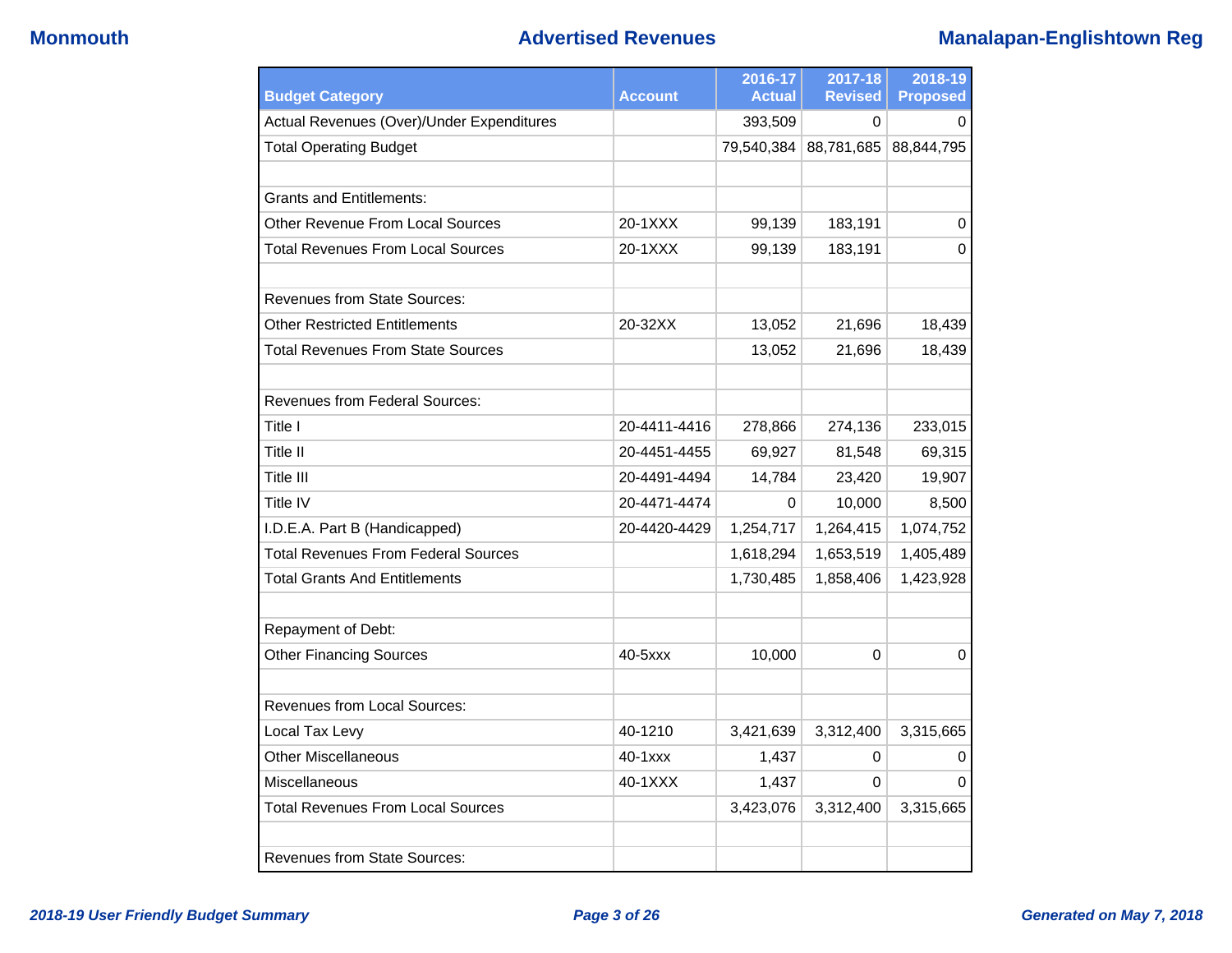## **Monmouth Advertised Revenues Manalapan-Englishtown Reg**

| <b>Budget Category</b>                         | <b>Account</b> | 2016-17<br><b>Actual</b> | 2017-18<br><b>Revised</b> | 2018-19<br><b>Proposed</b> |
|------------------------------------------------|----------------|--------------------------|---------------------------|----------------------------|
| Debt Service Aid Type II                       | 40-3160        | 452,212                  | 434,062                   | 417,132                    |
| <b>Budgeted Fund Balance</b>                   | 40-303         | $\Omega$                 |                           | 15,803                     |
| <b>Total Local Repayment Of Debt</b>           |                | 3,885,288                | 3,746,463                 | 3,748,600                  |
| Actual Revenues (Over)/Under Expenditures      |                | 37,240                   | 0                         | O                          |
| <b>Total Repayment Of Debt</b>                 |                | 3,922,528                | 3,746,463                 | 3,748,600                  |
| <b>Total Revenues/Sources</b>                  |                | 85,193,397               | 94,386,554                | 94,017,323                 |
| <b>Total Revenues/Sources Net of Transfers</b> |                | 85,193,397               | 94,386,554                | 94,017,323                 |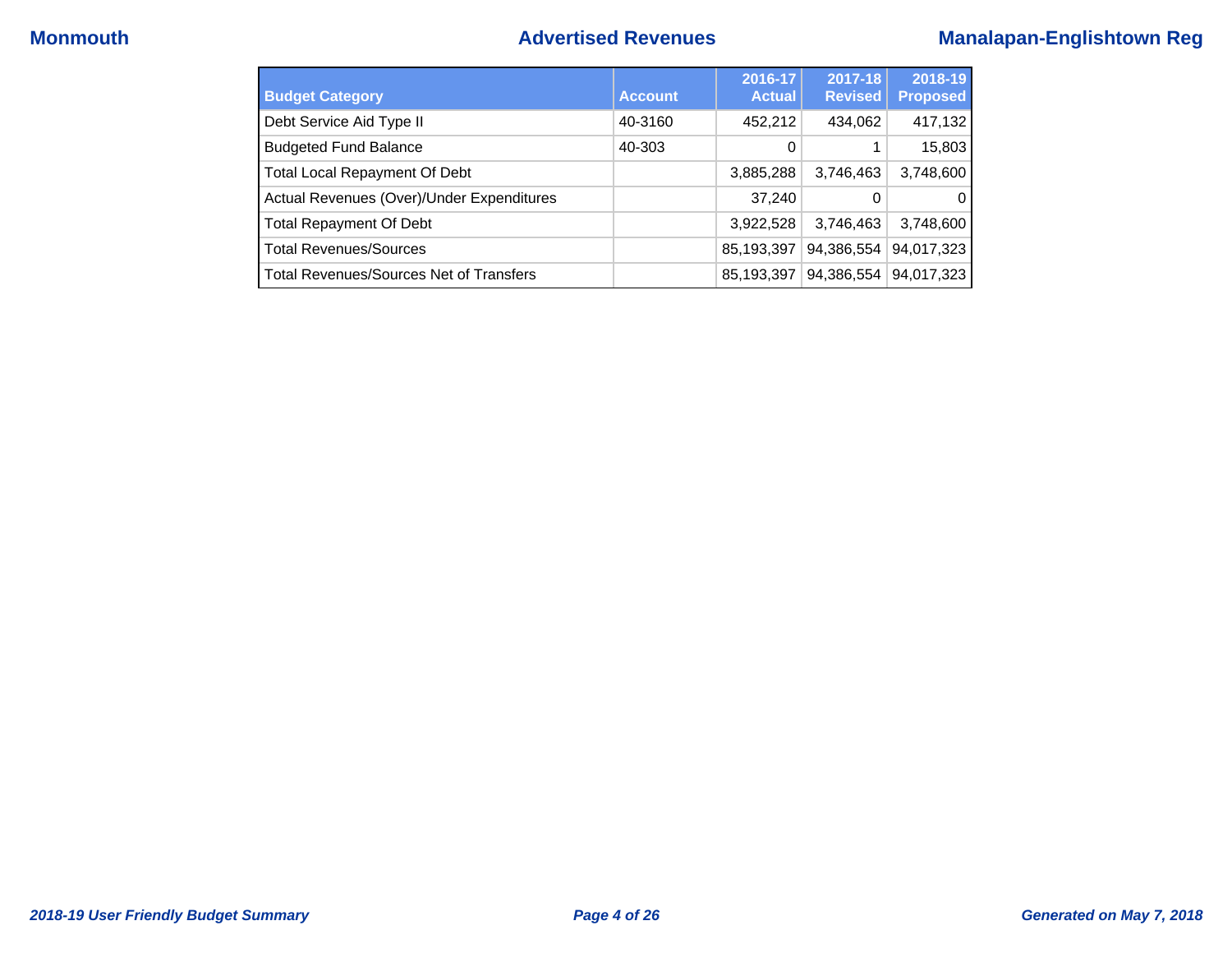|                                                    |                | 2016-17       | 2017-18               | 2018-19         |
|----------------------------------------------------|----------------|---------------|-----------------------|-----------------|
| <b>Budget Category</b>                             | <b>Account</b> | <b>Actual</b> | <b>Revised</b>        | <b>Proposed</b> |
|                                                    |                |               |                       |                 |
| <b>General Current Expense:</b>                    |                |               |                       |                 |
| Instruction:                                       |                |               |                       |                 |
| Regular Programs - Instruction                     | 11-1XX-100-XXX | 22,146,484    | 24,400,865            | 23,309,262      |
| Special Education - Instruction                    | 11-2XX-100-XXX | 7,761,465     | 8,193,316             | 8,502,890       |
| <b>Basic Skills/Remedial - Instruction</b>         | 11-230-100-XXX | 1,644,998     | 1,775,053             | 1,896,500       |
| Bilingual Education - Instruction                  | 11-240-100-XXX | 349,283       | 412,450               | 426,520         |
| School-Spon. Co/Extra Curr. Actvts. - Inst         | 11-401-100-XXX | 177,642       | 205,055               | 206,500         |
| School-Sponsored Athletics - Instruction           | 11-402-100-XXX | 136,934       | 151,000               | 154,500         |
| <b>Support Services:</b>                           |                |               |                       |                 |
| Undistributed Expenditures - Instruction (Tuition) | 11-000-100-XXX | 1,301,087     | 1,746,152             | 1,941,446       |
| Undist. Expend.-Attendance And Social Work         | 11-000-211-XXX | 0             | $\Omega$              | 15,000          |
| Undist. Expenditures - Health Services             | 11-000-213-XXX | 802,385       | 870,544               | 896,100         |
| Undist. Expend.-Speech, OT, PT And Related Svcs    | 11-000-216-XXX | 1,458,891     | 1,439,916             | 1,471,850       |
| Undist Expend-Oth Supp Serv Std-Extra Serv         | 11-000-217-XXX | 1,410,460     | 1,339,763             | 1,545,600       |
| Undist. Expenditures - Guidance                    | 11-000-218-XXX | 687,413       | 733,732               | 715,050         |
| Undist. Expenditures - Child Study Teams           | 11-000-219-XXX | 1,529,635     | 1,636,211             | 1,686,050       |
| Undist. Expend.-Improv. Of Inst. Serv.             | 11-000-221-XXX | 537,668       | 637,104               | 652,700         |
| Undist. Expend.-Edu. Media Serv./Library           | 11-000-222-XXX | 1,108,458     | 1,156,503             | 1,096,400       |
| Undist. Expend.-Instr. Staff Training Serv.        | 11-000-223-XXX | 376,505       | 472,532               | 474,400         |
| Undist. Expend.-Support Serv.-Gen. Admin.          | 11-000-230-XXX | 858,279       | 1,102,053             | 1,192,750       |
| Undist. Expend.-Support Serv.-School Admin.        | 11-000-240-XXX | 3,402,986     | 3,818,353             | 3,407,406       |
| Undist. Expend. - Central Services                 | 11-000-251-XXX | 1,179,588     | 1,660,851             | 1,361,225       |
| Undist. Expend. - Admin. Info Technology           | 11-000-252-XXX | 497,729       | 506,415               | 602,730         |
| Undist. Expend.-Oper. And Maint. Of Plant Serv.    | 11-000-26X-XXX | 7,605,564     | 9,413,980             | 8,973,300       |
| Undist. Expend.-Student Transportation Serv.       | 11-000-270-XXX | 4,806,376     | 5,691,622             | 6,002,700       |
| Personal Services - Employee Benefits              | 11-XXX-XXX-2XX | 17,469,212    | 19,227,290            | 21,816,300      |
| <b>Total Undistributed Expenditures</b>            |                | 45,032,236    | 51,453,021            | 53,851,007      |
| Increase In Maintenance Reserve                    | 10-606         | 880,796       | $\Omega$              | 0               |
| <b>Total General Current Expense</b>               |                |               | 78,129,838 86,590,760 | 88,347,179      |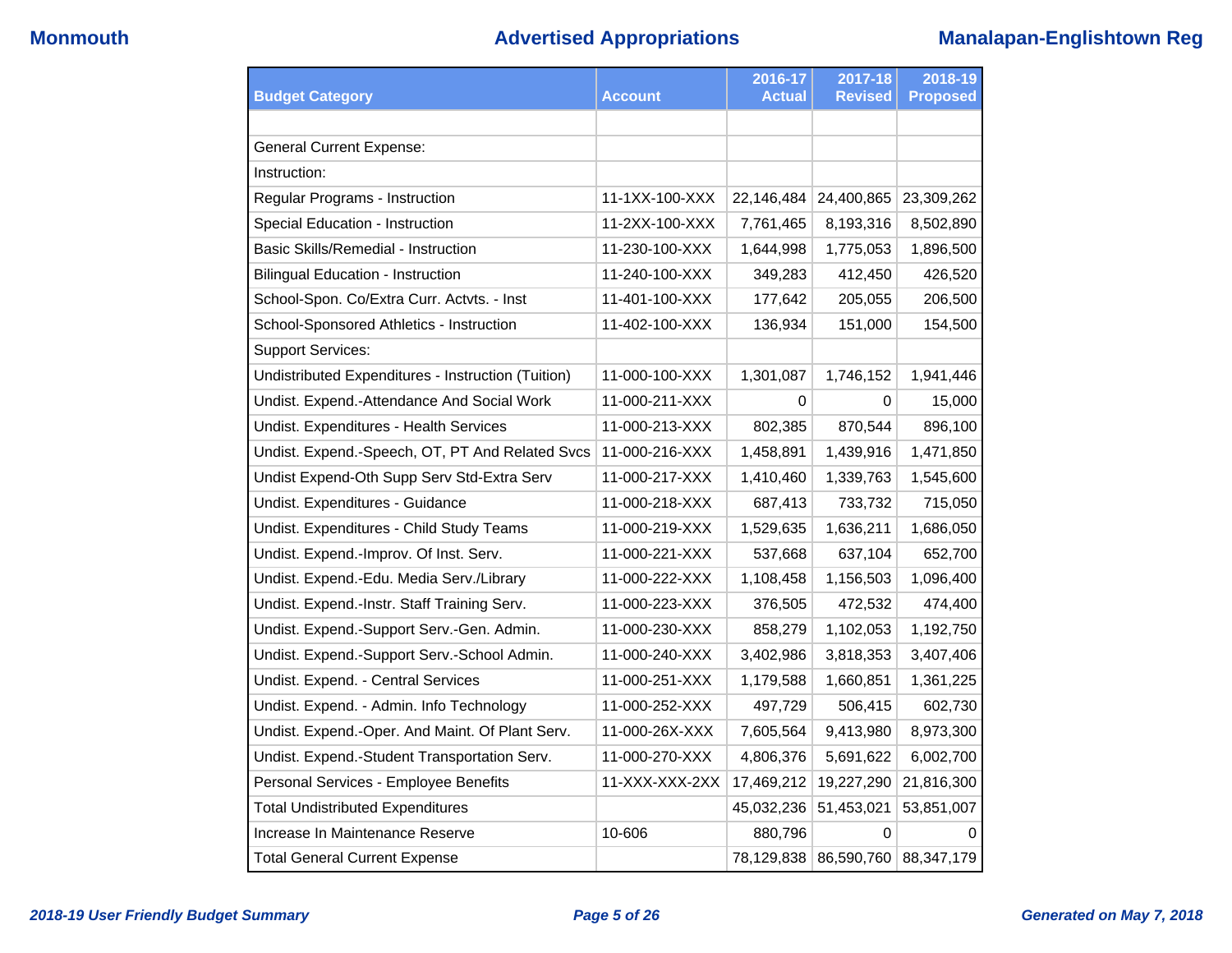|                                             |                | 2016-17       | 2017-18        | 2018-19         |
|---------------------------------------------|----------------|---------------|----------------|-----------------|
| <b>Budget Category</b>                      | <b>Account</b> | <b>Actual</b> | <b>Revised</b> | <b>Proposed</b> |
|                                             |                |               |                |                 |
| <b>Capital Expenditures:</b>                |                |               |                |                 |
| Equipment                                   | 12-XXX-XXX-730 | 127,817       | 133,912        | 136,000         |
| Facilities Acquisition And Const. Serv.     | 12-000-400-XXX | 1,193,749     | 1,997,013      | 301,616         |
| Increase In Capital Reserve                 | 10-604         | 57,009        | 0              | 0               |
| Interest Deposit To Capital Reserve         | 10-604         | 3,553         | $\Omega$       | $\Omega$        |
| <b>Total Capital Outlay</b>                 |                | 1,382,128     | 2,130,925      | 437,616         |
| <b>Transfer Of Funds To Charter Schools</b> | 10-000-100-56X | 28,418        | 60,000         | 60,000          |
| <b>General Fund Grand Total</b>             |                | 79,540,384    | 88,781,685     | 88,844,795      |
|                                             |                |               |                |                 |
| <b>Special Grants and Entitlements:</b>     |                |               |                |                 |
| Local Projects                              | 20-XXX-XXX-XXX | 99,139        | 183,191        | 0               |
| Other State Projects:                       |                |               |                |                 |
| Nonpublic Textbooks                         | 20-XXX-XXX-XXX | 643           | 3,342          | 2,840           |
| Nonpublic Handicapped Services              | 20-XXX-XXX-XXX | 6,004         | 5,605          | 4,764           |
| <b>Nonpublic Nursing Services</b>           | 20-XXX-XXX-XXX | 2,957         | 5,917          | 5,029           |
| Nonpublic Technology Initiative             | 20-XXX-XXX-XXX | 837           | 2,257          | 1,918           |
| Nonpublic Security Aid                      | 20-XXX-XXX-XXX | 2,611         | 4,575          | 3,888           |
| <b>Total Other State Projects</b>           |                | 13,052        | 21,696         | 18,439          |
| <b>Total State Projects</b>                 | 20-XXX-XXX-XXX | 13,052        | 21,696         | 18,439          |
| Federal Projects:                           |                |               |                |                 |
| Title I                                     | 20-XXX-XXX-XXX | 278,866       | 274,136        | 233,015         |
| Title II                                    | 20-XXX-XXX-XXX | 69,927        | 81,548         | 69,315          |
| Title III                                   | 20-XXX-XXX-XXX | 14,784        | 23,420         | 19,907          |
| Title IV                                    | 20-XXX-XXX-XXX | 0             | 10,000         | 8,500           |
| I.D.E.A. Part B (Handicapped)               | 20-XXX-XXX-XXX | 1,254,717     | 1,264,415      | 1,074,752       |
| <b>Total Federal Projects</b>               | 20-XXX-XXX-XXX | 1,618,294     | 1,653,519      | 1,405,489       |
| <b>Total Special Revenue Funds</b>          |                | 1,730,485     | 1,858,406      | 1,423,928       |
|                                             |                |               |                |                 |
| Repayment of Debt:                          |                |               |                |                 |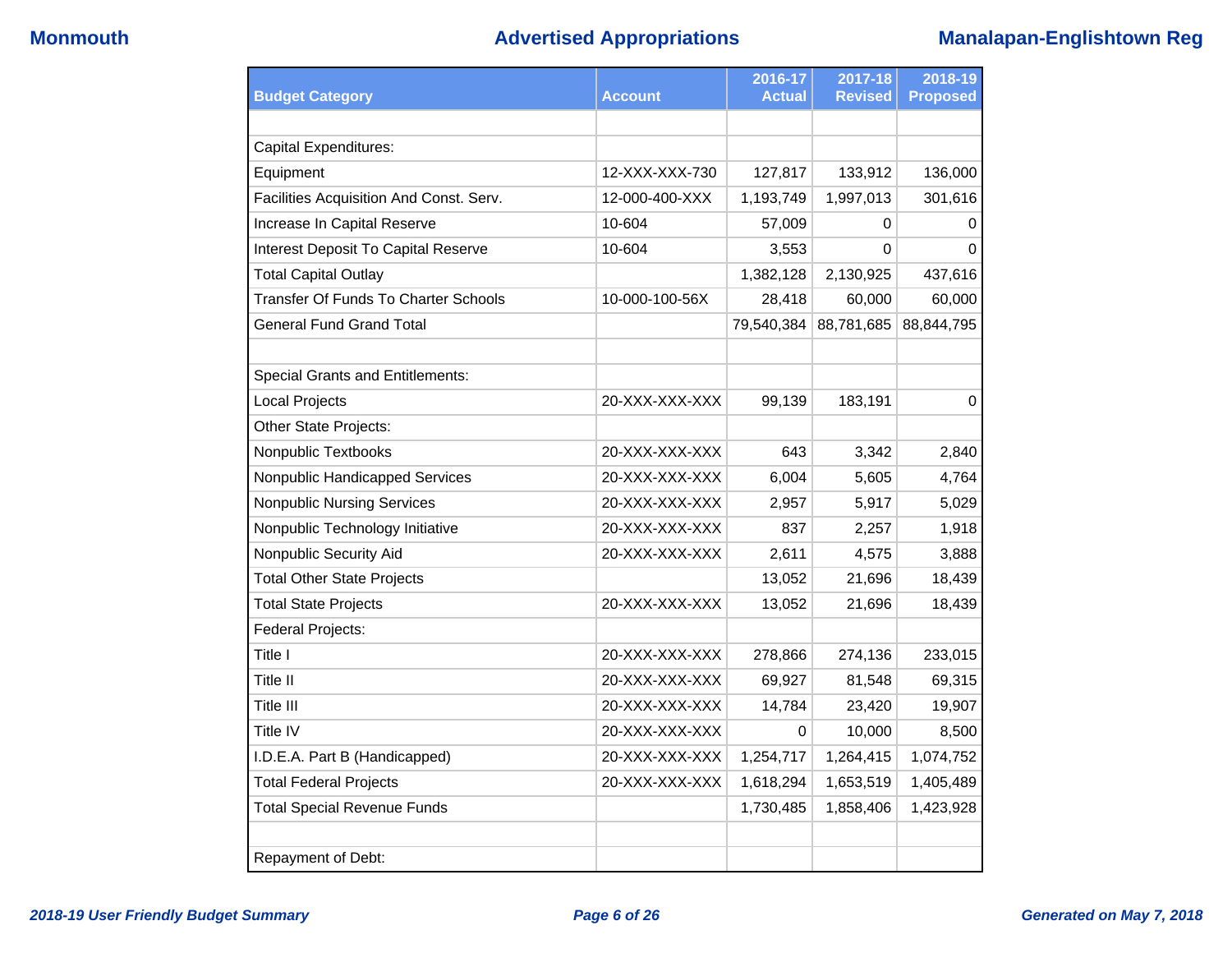# **Monmouth Advertised Appropriations Manalapan-Englishtown Reg**

| <b>Budget Category</b>                     | <b>Account</b> | 2016-17<br><b>Actual</b> | $2017 - 18$<br><b>Revised</b> | 2018-19<br><b>Proposed</b> |
|--------------------------------------------|----------------|--------------------------|-------------------------------|----------------------------|
| <b>Total Regular Debt Service</b>          | 40-701-510-XXX | 3.922.528                | 3,746,463                     | 3,748,600                  |
| <b>Total Debt Service Funds</b>            |                | 3.922.528                | 3,746,463                     | 3,748,600                  |
| <b>Total Expenditures/Appropriations</b>   |                | 85,193,397               |                               | 94,386,554 94,017,323      |
| <b>Total Expenditures Net of Transfers</b> |                | 85,193,397               |                               | 94,386,554 94,017,323      |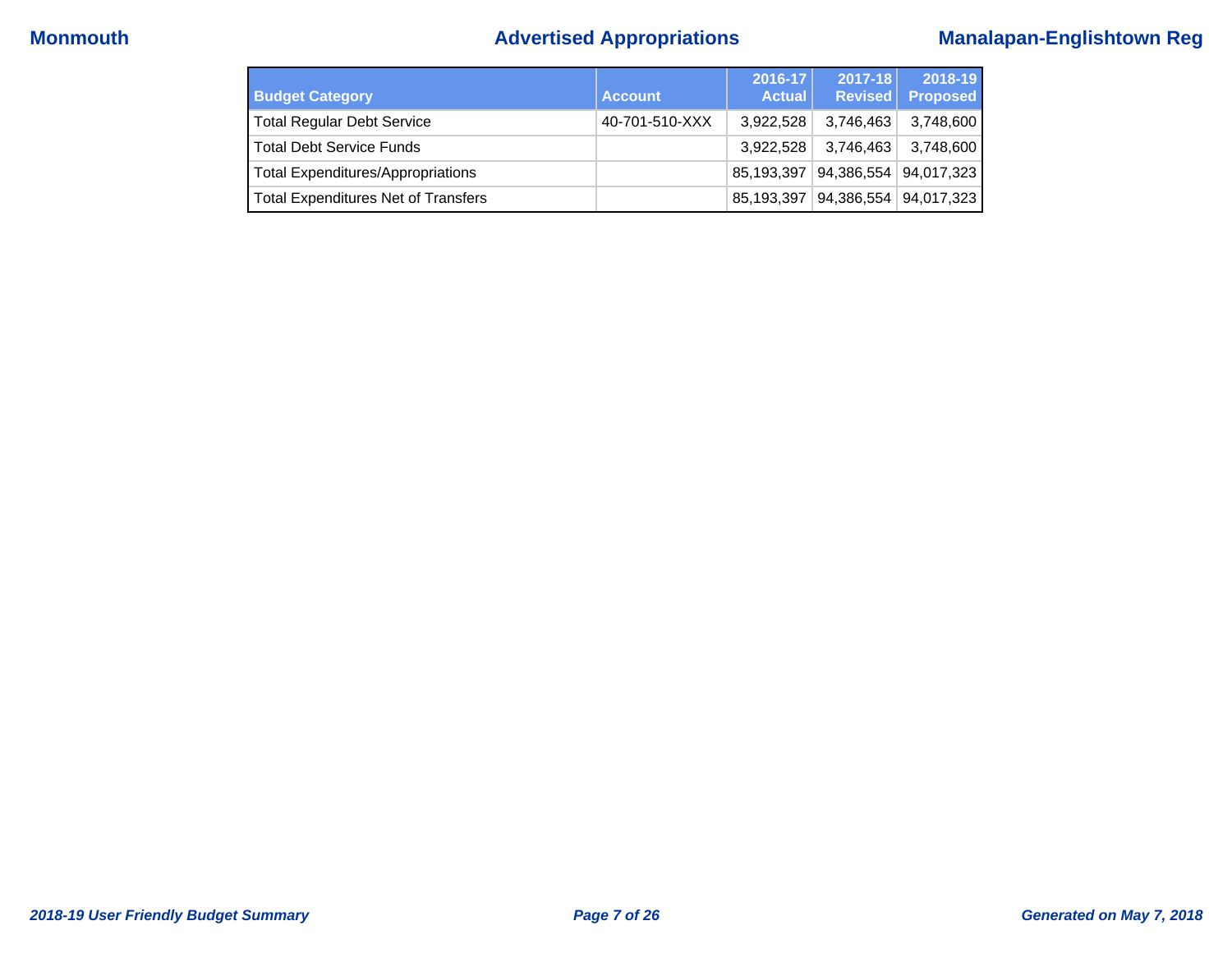## **Monmouth Advertised Recapitulation of Balances Manalapan-Englishtown Reg**

| <b>Fund Balance Category</b>                                              | <b>Budget Category</b>                                                                                     | <b>Audited</b><br><b>Balance</b><br>06/30/2016 | <b>Audited</b><br><b>Balance</b><br>06/30/2017 | <b>Estimated</b><br><b>Balance</b><br>06/30/2018 | <b>Estimated</b><br><b>Balance</b><br>06/30/2019 |
|---------------------------------------------------------------------------|------------------------------------------------------------------------------------------------------------|------------------------------------------------|------------------------------------------------|--------------------------------------------------|--------------------------------------------------|
| Unrestricted                                                              | <b>General Operating Budget</b>                                                                            | 3,116,091                                      | 3,292,723                                      | 2,402,281                                        | 1,615,766                                        |
| Unrestricted                                                              | Repayment of Debt                                                                                          | 53,044                                         | 15,804                                         | 15,803                                           | $\Omega$                                         |
| Restricted for General Operating Budget   Capital Reserve                 |                                                                                                            | 2,262,453                                      | 1,882,157                                      | 592,985                                          | 412,985                                          |
| Restricted for General Operating Budget   Adult Education Programs        |                                                                                                            | 0                                              | 0                                              |                                                  | $\Omega$                                         |
| Restricted for General Operating Budget   Maintenance Reserve             |                                                                                                            | 3,070,000                                      | 2,980,796                                      | 1,710,796                                        | 615,796                                          |
| Restricted for General Operating Budget   Legal Reserve                   |                                                                                                            | 4,500,000                                      | 5,000,000                                      | 2,500,000                                        | 0                                                |
| Restricted for General Operating Budget   Tuition Reserve                 |                                                                                                            | 0                                              |                                                |                                                  | $\overline{0}$                                   |
| Restricted for General Operating Budget Current Expense Emergency Reserve |                                                                                                            | 0                                              | 0                                              | 0                                                | $\overline{0}$                                   |
|                                                                           | Restricted for General Operating Budget   Impact Aid Reserve for General Expenses (Sections 8002 and 8003) | $\Omega$                                       | 0                                              | 0                                                | $\overline{0}$                                   |
|                                                                           | Restricted for General Operating Budget   Impact Aid Reserve for Capital Expenses (Sections 8007 and 8008) | 0                                              | 0                                              | 0                                                | $\overline{0}$                                   |
| Restricted for Repayment of Debt                                          | Repayment of Debt                                                                                          | 0                                              | 0                                              | 0                                                | $\overline{0}$                                   |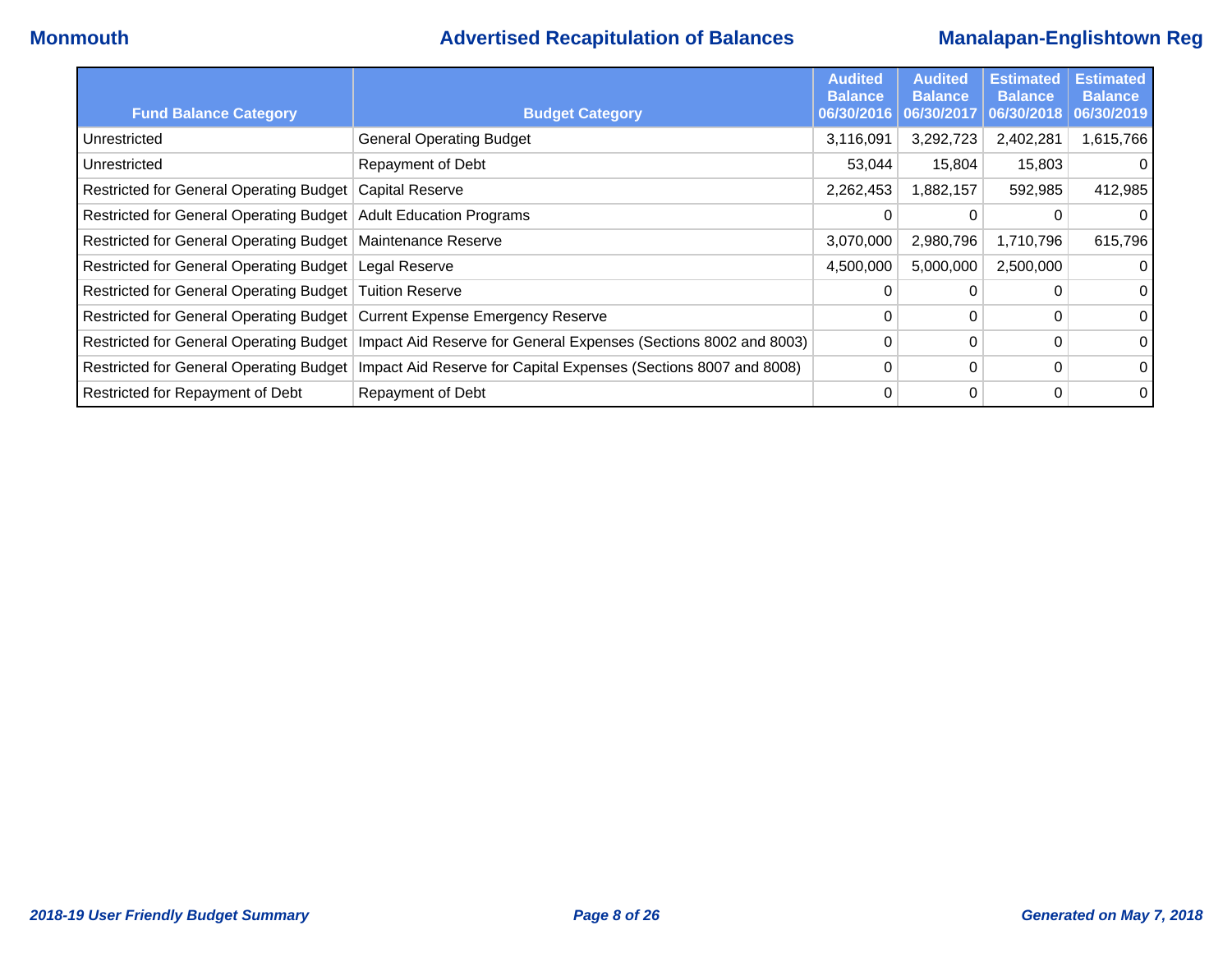## **Monmouth Advertised Per Pupil Cost Calculations Manalapan-Englishtown Reg**

| <b>Per Pupil Cost Calculations</b>                | 2015-16<br><b>Actual</b><br><b>Costs</b> | 2016-17<br><b>Actual</b><br><b>Costs</b> | 2017-18<br><b>Original</b><br><b>Budget</b> | 2017-18<br><b>Revised</b><br><b>Budget</b> | 2018-19<br><b>Proposed</b><br><b>Budget</b> |
|---------------------------------------------------|------------------------------------------|------------------------------------------|---------------------------------------------|--------------------------------------------|---------------------------------------------|
| <b>Total Budgetary Comparative Per Pupil Cost</b> | \$13,238                                 | \$13,732                                 | \$15,360                                    | \$15,348                                   | \$15,560                                    |
| <b>Total Classroom Instruction</b>                | \$7,931                                  | \$8,242                                  | \$9,221                                     | \$9,051                                    | \$9,233                                     |
| <b>Classroom-Salaries and Benefits</b>            | \$7,653                                  | \$7,876                                  | \$8,749                                     | \$8,522                                    | \$8,811                                     |
| Classroom-General Supplies and Textbooks          | \$210                                    | \$271                                    | \$355                                       | \$389                                      | \$262                                       |
| Classroom-Purchased Services                      | \$67                                     | \$95                                     | \$117                                       | \$140                                      | \$160                                       |
| <b>Total Support Services</b>                     | \$1,918                                  | \$2,014                                  | \$2,100                                     | \$2,132                                    | \$2,262                                     |
| <b>Support Services-Salaries and Benefits</b>     | \$1,763                                  | \$1,811                                  | \$1,927                                     | \$1,921                                    | \$2,016                                     |
| <b>Total Administrative Costs</b>                 | \$1,424                                  | \$1,462                                  | \$1,610                                     | \$1,714                                    | \$1,623                                     |
| Administration Salaries and Benefits              | \$1,152                                  | \$1,204                                  | \$1,269                                     | \$1,237                                    | \$1,280                                     |
| <b>Total Operations and Maintenance of Plant</b>  | \$1,738                                  | \$1,767                                  | \$2,126                                     | \$2,164                                    | \$2,117                                     |
| Operations and Maintenance-Salaries and Benefits  | \$1,019                                  | \$1,060                                  | \$1,140                                     | \$1,123                                    | \$1,170                                     |
| <b>Board Contribution to Food Services</b>        | \$0                                      | \$0                                      | \$0                                         | \$0                                        | \$0                                         |
| <b>Total Extracurricular Costs</b>                | \$76                                     | \$80                                     | \$91                                        | \$91                                       | \$96                                        |
| <b>Total Equipment Costs</b>                      | \$95                                     | \$25                                     | \$30                                        | \$27                                       | \$27                                        |
| Legal Costs                                       | \$14                                     | \$11                                     | \$20                                        | \$17                                       | \$25                                        |
| Employee Benefits as a percentage of salaries*    | 33.76%                                   | 35.99%                                   | 39.04%                                      | 37.29%                                     | 42.23%                                      |

\*Does not include pension and social security paid by the State on-behalf of the district.

\*\*Federal and State funds in the blended resource school-based budgets.

The information presented in columns 1 through 3 as well as the related descriptionsof the per pupil cost calculations are contained in the Taxpayers' Guide to Education Spendingand can be found on the Department of Education's Internet website: http://www.state.nj.us/education/guide/. This publication is also available in the board office and public libraries. The same calculations were performed using the 2017-18 revised appropriations and the 2018-19 budgeted appropriations presented in this advertised budget. Total Budgetary Comparative Per Pupil Cost is defined as current expense exclusive of tuition expenditures, transportation, residential costs, and judgments against the school district. For all years it also includes the restricted entitlement aids. With the exception of Total Equipment Cost, each of the other per pupil cost calculations presented is a component of the total comparative per pupil cost, although all components are not shown.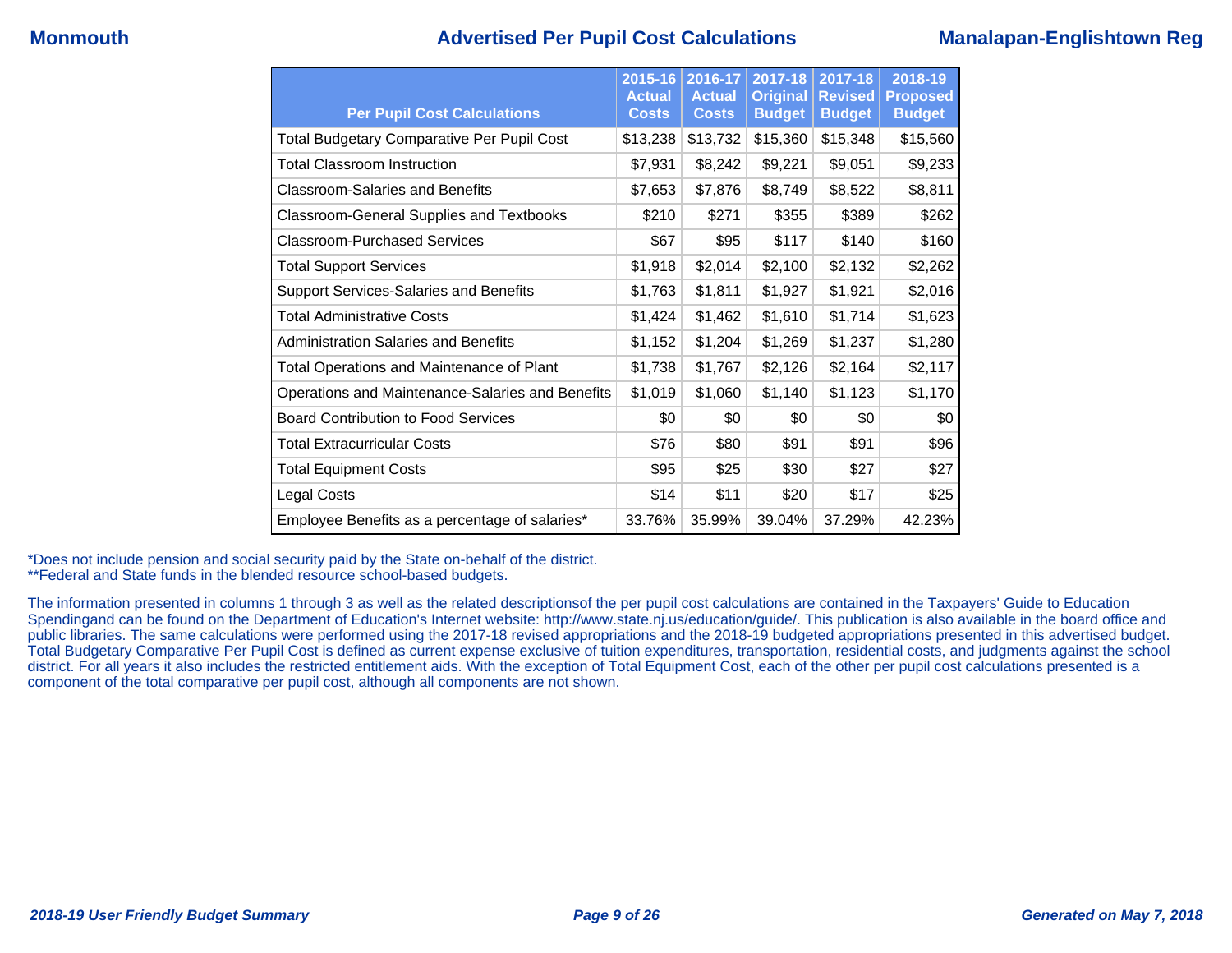| <b>Shared Service</b><br><b>Category Type</b> | <b>Shared Service Category Description</b>                                                                                                                                                                                                                                                                                                                                                                                                                                                             | <b>Amount</b><br><b>Saved</b><br>(Optional) |
|-----------------------------------------------|--------------------------------------------------------------------------------------------------------------------------------------------------------------------------------------------------------------------------------------------------------------------------------------------------------------------------------------------------------------------------------------------------------------------------------------------------------------------------------------------------------|---------------------------------------------|
| <b>Business Services</b>                      | The District participates in the Monmouth County Association of School Business Officials (MCASBO) Public Notice Cooperative                                                                                                                                                                                                                                                                                                                                                                           | $\overline{0}$                              |
| Special Education<br>Services                 | The District contracts with MOESC for the following services: Nonpublic Handicapped Services, Nonpublic Services covered under IDEA Pt.<br>B Regular and Handicapped.                                                                                                                                                                                                                                                                                                                                  | $\Omega$                                    |
| <b>Nursing Services</b>                       | The District contracts with MOESC for Nonpublc Nursing Services                                                                                                                                                                                                                                                                                                                                                                                                                                        | 0                                           |
| <b>Others</b>                                 | The District contracts with MOESC for Nonpublic Auxilliary Services                                                                                                                                                                                                                                                                                                                                                                                                                                    | $\overline{0}$                              |
| <b>Others</b>                                 | The District's Director of Safety and Security has coordinated a monthly meeting of School Security Directors to share information on best<br>practices and new techniques in school safety.                                                                                                                                                                                                                                                                                                           | 0                                           |
| Transportation<br>Services, including<br>Fuel | The District contracts with MOESC for Special Education, Homeless and Nonpublic Transportation Services                                                                                                                                                                                                                                                                                                                                                                                                | $\overline{0}$                              |
| Purchasing                                    | The District contracts with MOESC for Nonpublic Technology Initiative Aid and Nonpublic Security Aid coordination of purchasing.                                                                                                                                                                                                                                                                                                                                                                       | $\overline{0}$                              |
| Purchasing                                    | The District participates in the NJ ACT Program                                                                                                                                                                                                                                                                                                                                                                                                                                                        | $\overline{0}$                              |
| Purchasing                                    | The District participates in the DRLAP Program offered through the Educational Services Commission of NJ for internet, voice and data<br>services.                                                                                                                                                                                                                                                                                                                                                     | $\Omega$                                    |
| Purchasing                                    | The District has shared service agreements with the Township of Manalapan, Borough of Englishtown, Manalapan Township Fire District #1,<br>Englishtown Fire District 1 and the Englishtown-Manalapan First Aid Squad to provide gasoline and diesel fuel for municipal owned, first aid<br>vehicles, police vehicles, and fire district vehicles. Repairs to the fuel facility are pro-rated to each entity using the fuel facility based on the<br>consumption and number of hits on the fuel system. | $\Omega$                                    |
| Purchasing                                    | The District utilizes the services of the Educational Services Commission of NJ when bidding lease purchase financing of transportation<br>vehicles.                                                                                                                                                                                                                                                                                                                                                   | $\overline{0}$                              |
| Municipal/Public<br><b>Works</b>              | The District utilizes the Manalapan Township Department of Public Works to accomplish district paving projects                                                                                                                                                                                                                                                                                                                                                                                         | $\Omega$                                    |
| Curriculum<br>Services                        | The District collaborates with the Freehold Regional High School District and other sending elementary district on curriculum writing.                                                                                                                                                                                                                                                                                                                                                                 | $\overline{0}$                              |
| Professional Staff<br>Development             | The District collaborates with the Freehold Regional High School District and other sending elementary districts to provide staff development                                                                                                                                                                                                                                                                                                                                                          | $\overline{0}$                              |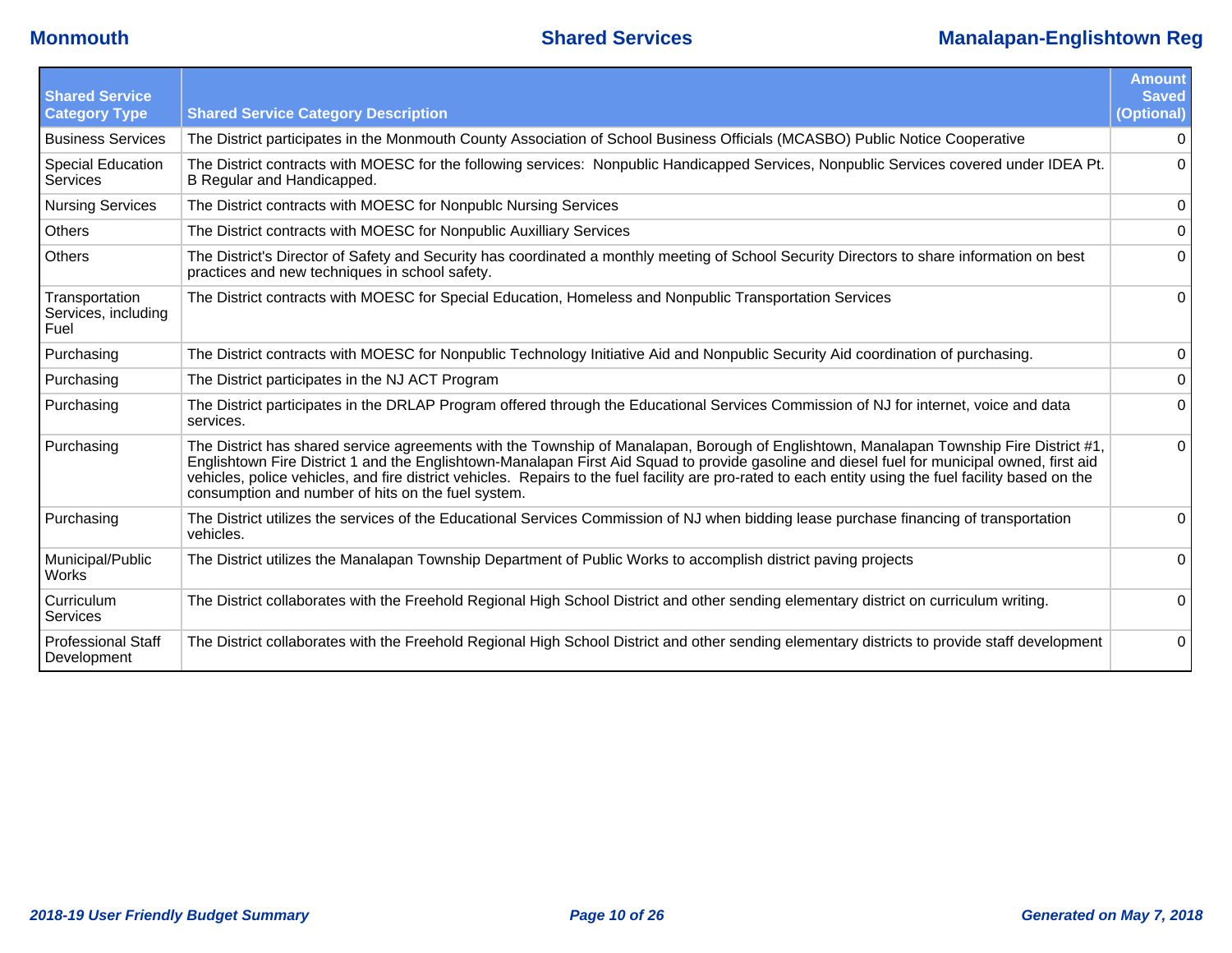### **ID=Englishtown Borough**

| <b>Category</b>                                                                                                    | <b>Amount</b> |
|--------------------------------------------------------------------------------------------------------------------|---------------|
| (A) General Fund School Levy                                                                                       | 2,363,221     |
| (D) Total School Levy                                                                                              | 2,486,253     |
| (B) Estimated Net Taxable Valuation (as of 10/01/17)                                                               | 242,743,000   |
| (H) Estimated Equalized Valuation (as of 10/01/17)                                                                 | 253,041,801   |
| (C) Estimated 2018-19 General Fund School Tax Rate, Without Repayment of Debt or Adjustments=100x(A)/(B)           | 0.9735        |
| (F) Estimated 2018-19 Total School Tax Rate, With Repayment of Debt and Adjustments=100x(D)/(B)                    | 1.0242        |
| (I) Estimated 2018-19 Equalized General Fund School Tax Rate, Without Repayment of Debt or Adjustments=100x(A) (H) | 0.9339        |
| (L) Estimated 2018-19 Equalized Total School Tax Rate, With Repayment of Debt and Adjustments=100x(D)/(H)          | 0.9825        |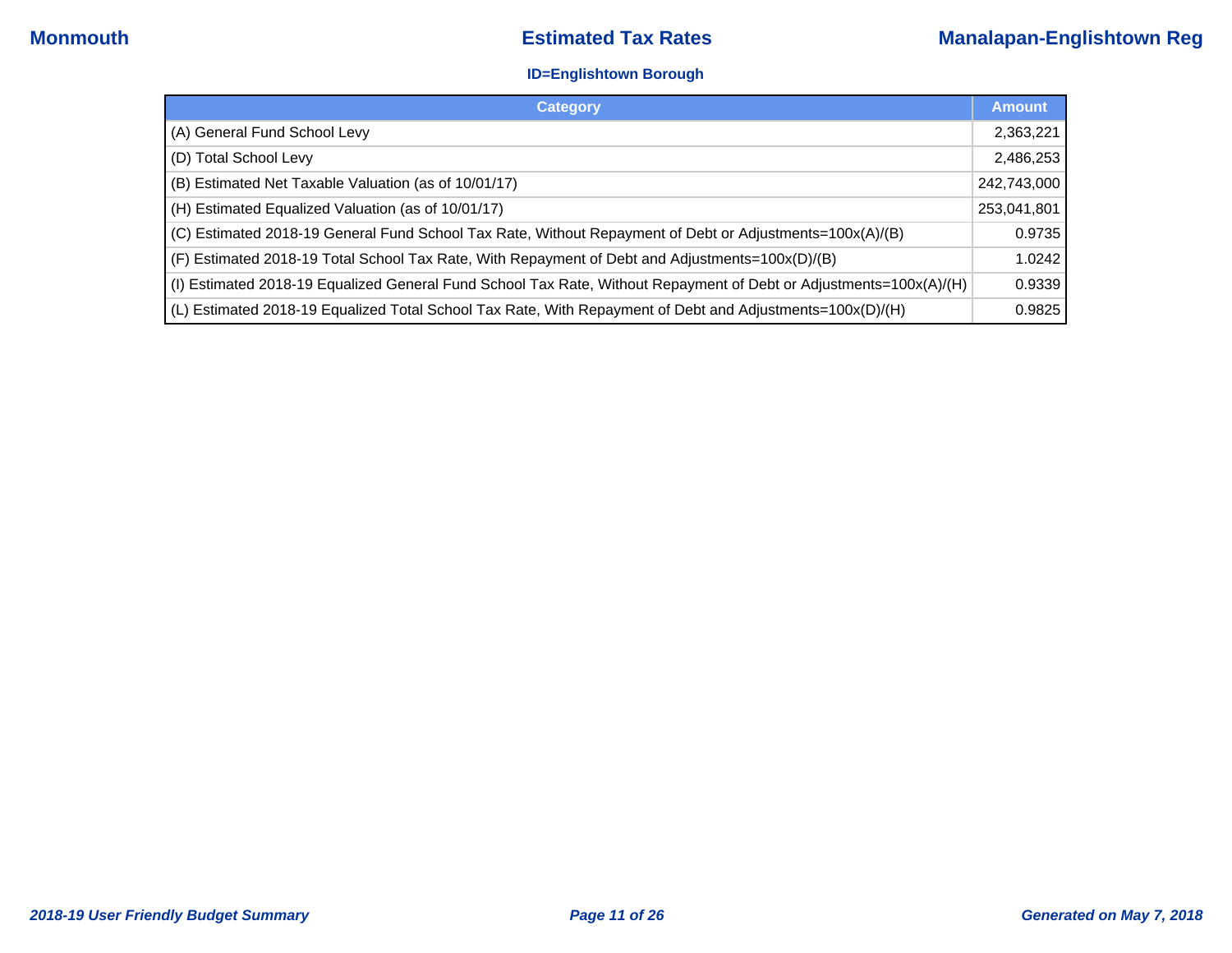### **ID=Manalapan Township**

| <b>Category</b>                                                                                                    | <b>Amount</b> |
|--------------------------------------------------------------------------------------------------------------------|---------------|
| (A) General Fund School Levy                                                                                       | 60,082,801    |
| (D) Total School Levy                                                                                              | 63,334,824    |
| (B) Estimated Net Taxable Valuation (as of 10/01/17)                                                               | 6,401,248,800 |
| (H) Estimated Equalized Valuation (as of 10/01/17)                                                                 | 6,692,366,754 |
| (C) Estimated 2018-19 General Fund School Tax Rate, Without Repayment of Debt or Adjustments=100x(A)/(B)           | 0.9386        |
| (F) Estimated 2018-19 Total School Tax Rate, With Repayment of Debt and Adjustments=100x(D)/(B)                    | 0.9894        |
| (I) Estimated 2018-19 Equalized General Fund School Tax Rate, Without Repayment of Debt or Adjustments=100x(A)/(H) | 0.8978        |
| (L) Estimated 2018-19 Equalized Total School Tax Rate, With Repayment of Debt and Adjustments=100x(D)/(H)          | 0.9464        |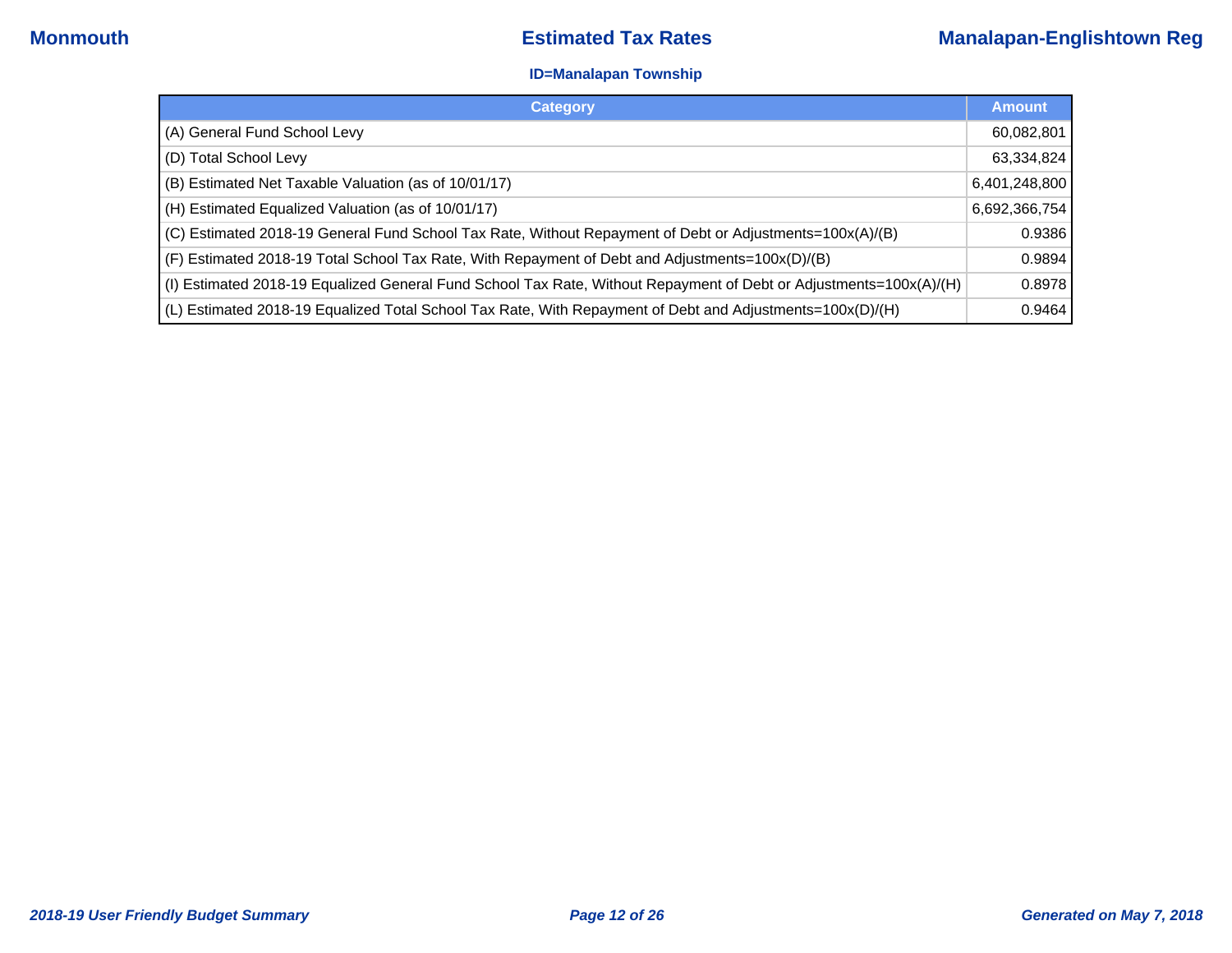## **Name=JOHN J. MARCIANTE JR. PH.D.**

| <b>Category</b>                                                                           | <b>Measure</b>                  |
|-------------------------------------------------------------------------------------------|---------------------------------|
| Job Title                                                                                 | Superintendent                  |
| Job Title II                                                                              | None Reported                   |
| <b>Base Annual Salary Amount</b>                                                          | \$193,000                       |
| Full-Time Equivalent (FTE)                                                                | 1.0                             |
| Shared with Another District?                                                             | N                               |
| <b>Shared County</b>                                                                      | None Reported                   |
|                                                                                           | Shared District   None Reported |
| Job Title Other District   None Reported                                                  |                                 |
| Member of Collective Bargaining Unit (CBU)?                                               | N                               |
| Beginning Date of Contract 07/01/16                                                       |                                 |
| End Date of Contract                                                                      | 06/30/21                        |
| Contracted Number of Annual Work Days                                                     | 235                             |
| Contracted Number of Annual Vacation Days                                                 | 25                              |
| Contracted Number of Annual Sick Days                                                     | 12                              |
| Contracted Number of Annual Personal Days                                                 | $\overline{4}$                  |
| Contracted Number of Annual Consulting Days 0                                             |                                 |
| Number of Other Contracted Non-Working Days 0                                             |                                 |
| Description of Other Contracted Non-Working Days                                          | None Reported                   |
| <b>Total Allowances Amount</b>                                                            | \$5,344                         |
| <b>Total Bonuses Amount</b>                                                               | \$0                             |
| Total Stipends Amount   \$0                                                               |                                 |
| District Contributions Above Teacher Contract for Insurance (Health, Dental, Life, Other) | \$0                             |
| District Contributions Above Teacher Contract for Retirement Plans                        | \$0                             |
| Total Contractual Post-Employment Benefit Amount                                          | \$31,702                        |
| Contractual Post-Employment Benefit Description of Payout of Sick days                    | <b>MAXIMUM ALLOWANCE</b>        |
| Contractual Post-Employment Benefit Description of Payout of Vacation days                | MAXIMUM DAYS AT PER DIEM RATE   |
| Contractual Post-Employment Benefit Description of Payout of Personal days                | NOT APPLICABLE                  |
| Contractual Post-Employment Benefit Description of Other Benefits 1                       | None Reported                   |
| Contractual Post-Employment Benefit Description of Other Benefits 2                       | None Reported                   |
| Contractual Post-Employment Benefit Description of Other Benefits 3                       | None Reported                   |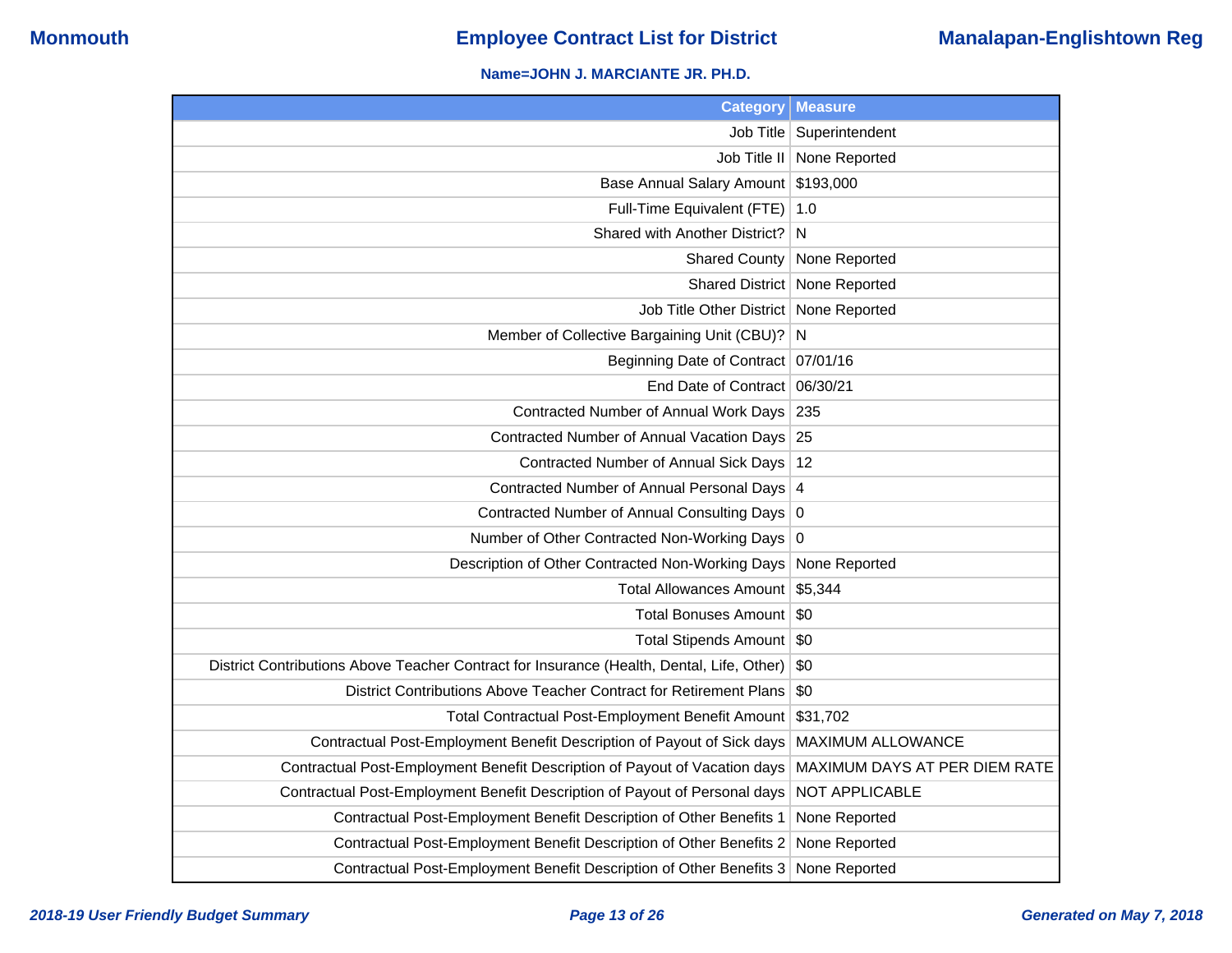### **Name=JOHN J. MARCIANTE JR. PH.D.**

| <b>Category   Measure</b>                                                                                |               |
|----------------------------------------------------------------------------------------------------------|---------------|
| Total Other/In-Kind Remuneration Amount   \$0                                                            |               |
| Description of Other/In-Kind Remuneration Annual Option to Buyback Sick Time in Cash   None Reported     |               |
| Description of Other/In-Kind Remuneration Annual Option to Buyback Vacation Time in Cash None Reported   |               |
| Description of Other/In-Kind Remuneration Annual Option to Buyback Personal Time in Cash   None Reported |               |
| Description of Other/In-Kind Remuneration Annual Option to Other Remuneration 1                          | None Reported |
| Description of Other/In-Kind Remuneration Annual Option to Other Remuneration 2                          | None Reported |
| Description of Other/In-Kind Remuneration Annual Option to Other Remuneration 3 None Reported            |               |
| Additional Comment 1                                                                                     | None Reported |
| Additional Comment 2   None Reported                                                                     |               |
| Additional Comment 3   None Reported                                                                     |               |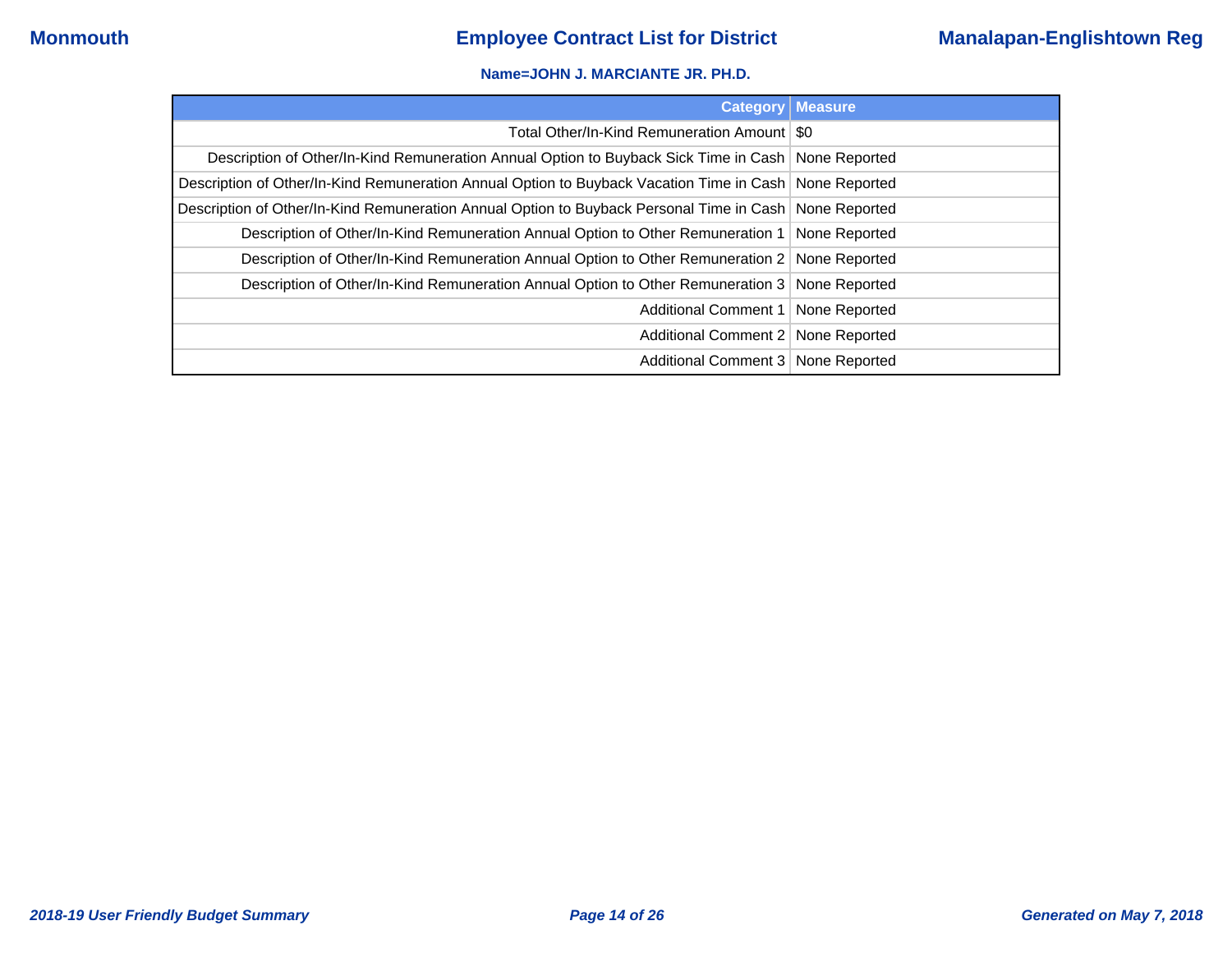## **Name=MICHAEL VACCARINO**

| <b>Category Measure</b>                                                                   |                                         |
|-------------------------------------------------------------------------------------------|-----------------------------------------|
| Job Title                                                                                 | Coordinator/Director/Manager/Supervisor |
| Job Title II                                                                              | <b>INFORMATION TECHNOLOGY</b>           |
| Base Annual Salary Amount                                                                 | \$117,000                               |
| Full-Time Equivalent (FTE)                                                                | 1.0                                     |
| Shared with Another District?                                                             | N                                       |
| <b>Shared County</b>                                                                      | None Reported                           |
|                                                                                           | Shared District   None Reported         |
| Job Title Other District   None Reported                                                  |                                         |
| Member of Collective Bargaining Unit (CBU)?                                               | N                                       |
| Beginning Date of Contract   07/01/17                                                     |                                         |
| End Date of Contract                                                                      | 06/30/18                                |
| Contracted Number of Annual Work Days                                                     | 235                                     |
| Contracted Number of Annual Vacation Days 0                                               |                                         |
| Contracted Number of Annual Sick Days   12                                                |                                         |
| Contracted Number of Annual Personal Days 3                                               |                                         |
| Contracted Number of Annual Consulting Days 0                                             |                                         |
| Number of Other Contracted Non-Working Days 0                                             |                                         |
| Description of Other Contracted Non-Working Days                                          | None Reported                           |
| Total Allowances Amount                                                                   | \$785                                   |
| Total Bonuses Amount   \$0                                                                |                                         |
| Total Stipends Amount   \$0                                                               |                                         |
| District Contributions Above Teacher Contract for Insurance (Health, Dental, Life, Other) | \$0                                     |
| District Contributions Above Teacher Contract for Retirement Plans                        | \$0                                     |
| Total Contractual Post-Employment Benefit Amount                                          | \$3,825                                 |
| Contractual Post-Employment Benefit Description of Payout of Sick days                    | MAXIMUM DAYS AT PER DIEM RATE           |
| Contractual Post-Employment Benefit Description of Payout of Vacation days                | NOT APPLICABLE                          |
| Contractual Post-Employment Benefit Description of Payout of Personal days                | NOT APPLICABLE                          |
| Contractual Post-Employment Benefit Description of Other Benefits 1                       | None Reported                           |
| Contractual Post-Employment Benefit Description of Other Benefits 2                       | None Reported                           |
| Contractual Post-Employment Benefit Description of Other Benefits 3                       | None Reported                           |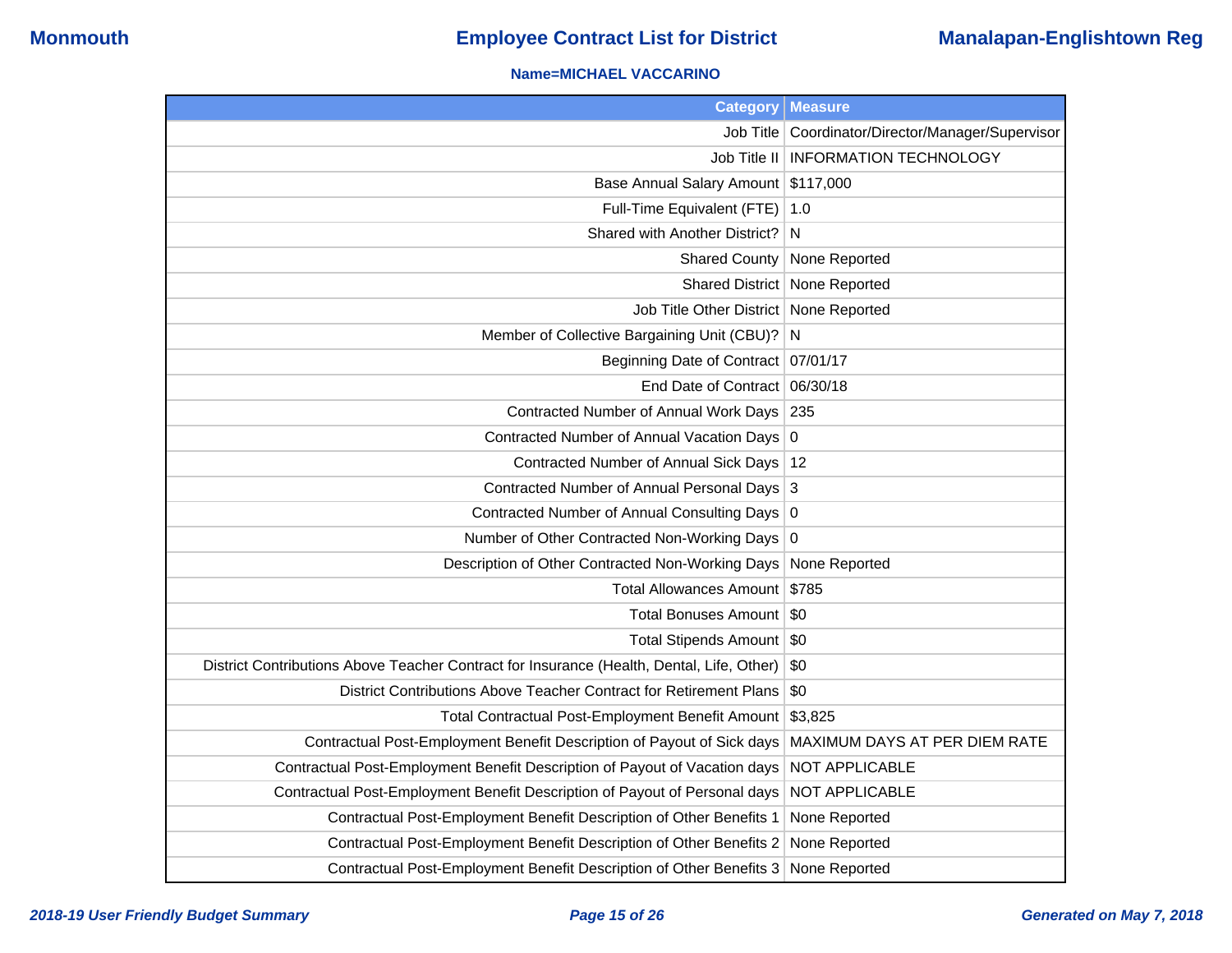### **Name=MICHAEL VACCARINO**

| <b>Category</b>                                                                                          | <b>Measure</b> |
|----------------------------------------------------------------------------------------------------------|----------------|
| Total Other/In-Kind Remuneration Amount   \$0                                                            |                |
| Description of Other/In-Kind Remuneration Annual Option to Buyback Sick Time in Cash   None Reported     |                |
| Description of Other/In-Kind Remuneration Annual Option to Buyback Vacation Time in Cash None Reported   |                |
| Description of Other/In-Kind Remuneration Annual Option to Buyback Personal Time in Cash   None Reported |                |
| Description of Other/In-Kind Remuneration Annual Option to Other Remuneration 1                          | None Reported  |
| Description of Other/In-Kind Remuneration Annual Option to Other Remuneration 2 None Reported            |                |
| Description of Other/In-Kind Remuneration Annual Option to Other Remuneration 3 None Reported            |                |
| Additional Comment 1                                                                                     | None Reported  |
| Additional Comment 2   None Reported                                                                     |                |
| Additional Comment 3 None Reported                                                                       |                |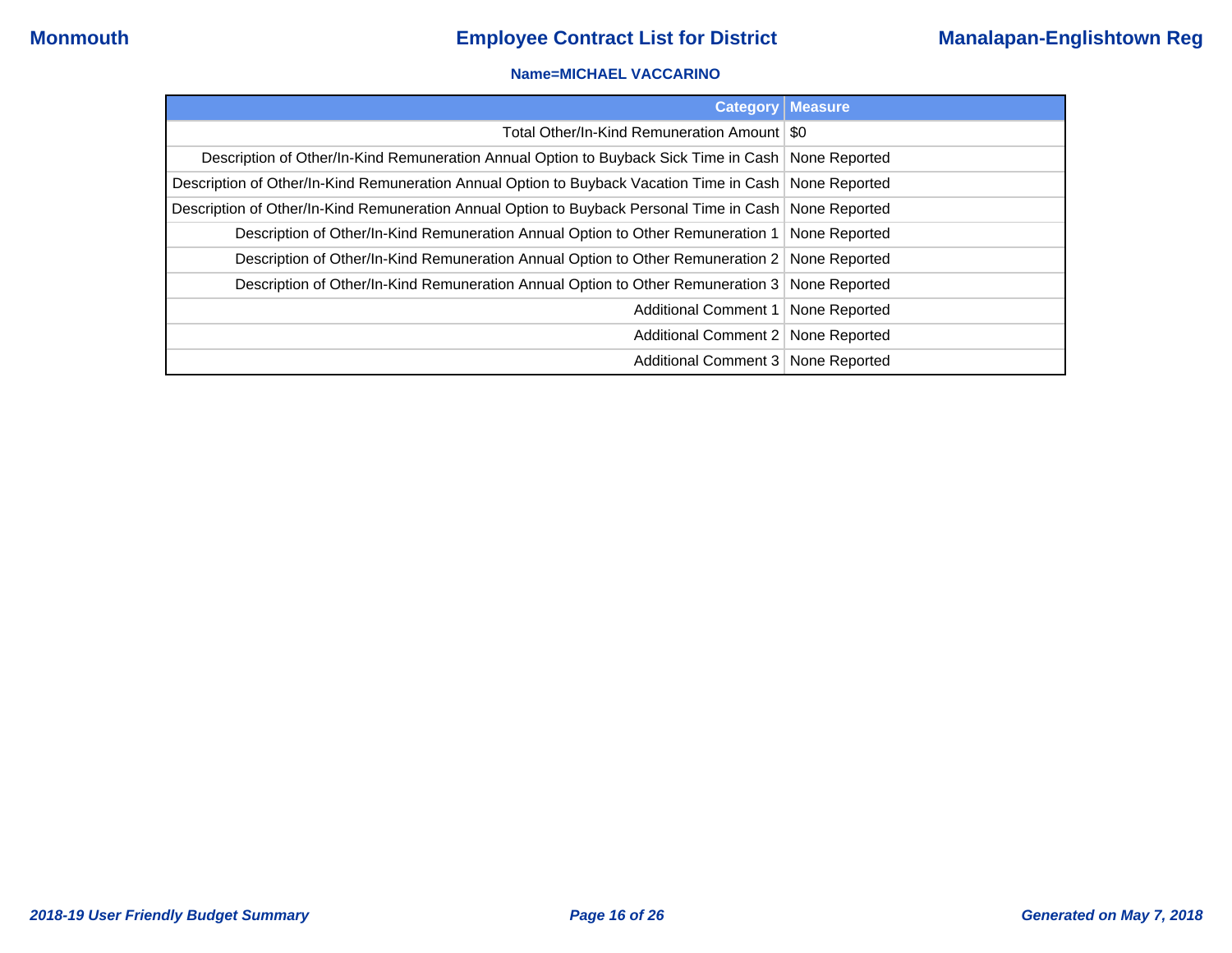### **Name=NICOLE SANTORA ED.D.**

| <b>Category</b>                                                                           | <b>Measure</b>                  |
|-------------------------------------------------------------------------------------------|---------------------------------|
| Job Title                                                                                 | <b>Assistant Superintendent</b> |
| Job Title II                                                                              | None Reported                   |
| <b>Base Annual Salary Amount</b>                                                          | \$148,625                       |
| Full-Time Equivalent (FTE)                                                                | 1.0                             |
| Shared with Another District?                                                             | N                               |
| <b>Shared County</b>                                                                      | None Reported                   |
| <b>Shared District</b>                                                                    | None Reported                   |
| Job Title Other District                                                                  | None Reported                   |
| Member of Collective Bargaining Unit (CBU)?                                               | N                               |
| Beginning Date of Contract   07/01/17                                                     |                                 |
| End Date of Contract                                                                      | 06/30/18                        |
| Contracted Number of Annual Work Days                                                     | 235                             |
| Contracted Number of Annual Vacation Days                                                 | -20                             |
| Contracted Number of Annual Sick Days                                                     | 12                              |
| Contracted Number of Annual Personal Days                                                 | 3                               |
| Contracted Number of Annual Consulting Days 0                                             |                                 |
| Number of Other Contracted Non-Working Days                                               | 0                               |
| Description of Other Contracted Non-Working Days                                          | None Reported                   |
| <b>Total Allowances Amount</b>                                                            | \$6,104                         |
| <b>Total Bonuses Amount</b>                                                               | \$0                             |
| Total Stipends Amount   \$0                                                               |                                 |
| District Contributions Above Teacher Contract for Insurance (Health, Dental, Life, Other) | \$0                             |
| District Contributions Above Teacher Contract for Retirement Plans                        | \$0                             |
| Total Contractual Post-Employment Benefit Amount                                          | \$15,148                        |
| Contractual Post-Employment Benefit Description of Payout of Sick days                    | MAXIMUM DAYS AT PER DIEM RATE   |
| Contractual Post-Employment Benefit Description of Payout of Vacation days                | MAXIMUM DAYS AT PER DIEM RATE   |
| Contractual Post-Employment Benefit Description of Payout of Personal days                | NOT APPLICABLE                  |
| Contractual Post-Employment Benefit Description of Other Benefits 1                       | None Reported                   |
| Contractual Post-Employment Benefit Description of Other Benefits 2                       | None Reported                   |
| Contractual Post-Employment Benefit Description of Other Benefits 3                       | None Reported                   |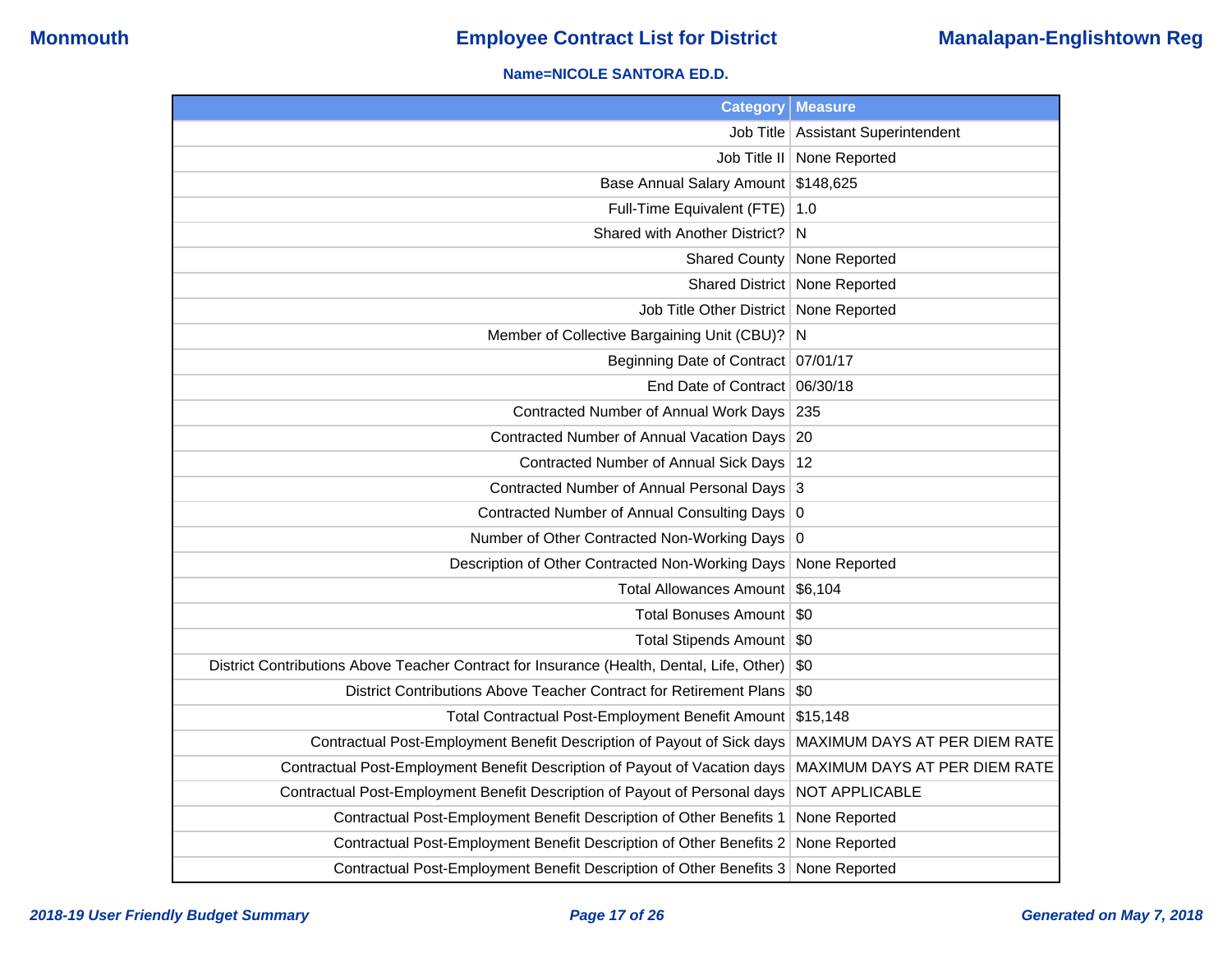### **Name=NICOLE SANTORA ED.D.**

|                                                                                                          | <b>Category   Measure</b> |
|----------------------------------------------------------------------------------------------------------|---------------------------|
| Total Other/In-Kind Remuneration Amount   \$0                                                            |                           |
| Description of Other/In-Kind Remuneration Annual Option to Buyback Sick Time in Cash   None Reported     |                           |
| Description of Other/In-Kind Remuneration Annual Option to Buyback Vacation Time in Cash   None Reported |                           |
| Description of Other/In-Kind Remuneration Annual Option to Buyback Personal Time in Cash None Reported   |                           |
| Description of Other/In-Kind Remuneration Annual Option to Other Remuneration 1   None Reported          |                           |
| Description of Other/In-Kind Remuneration Annual Option to Other Remuneration 2 None Reported            |                           |
| Description of Other/In-Kind Remuneration Annual Option to Other Remuneration 3 None Reported            |                           |
| Additional Comment 1   None Reported                                                                     |                           |
| Additional Comment 2   None Reported                                                                     |                           |
| Additional Comment 3   None Reported                                                                     |                           |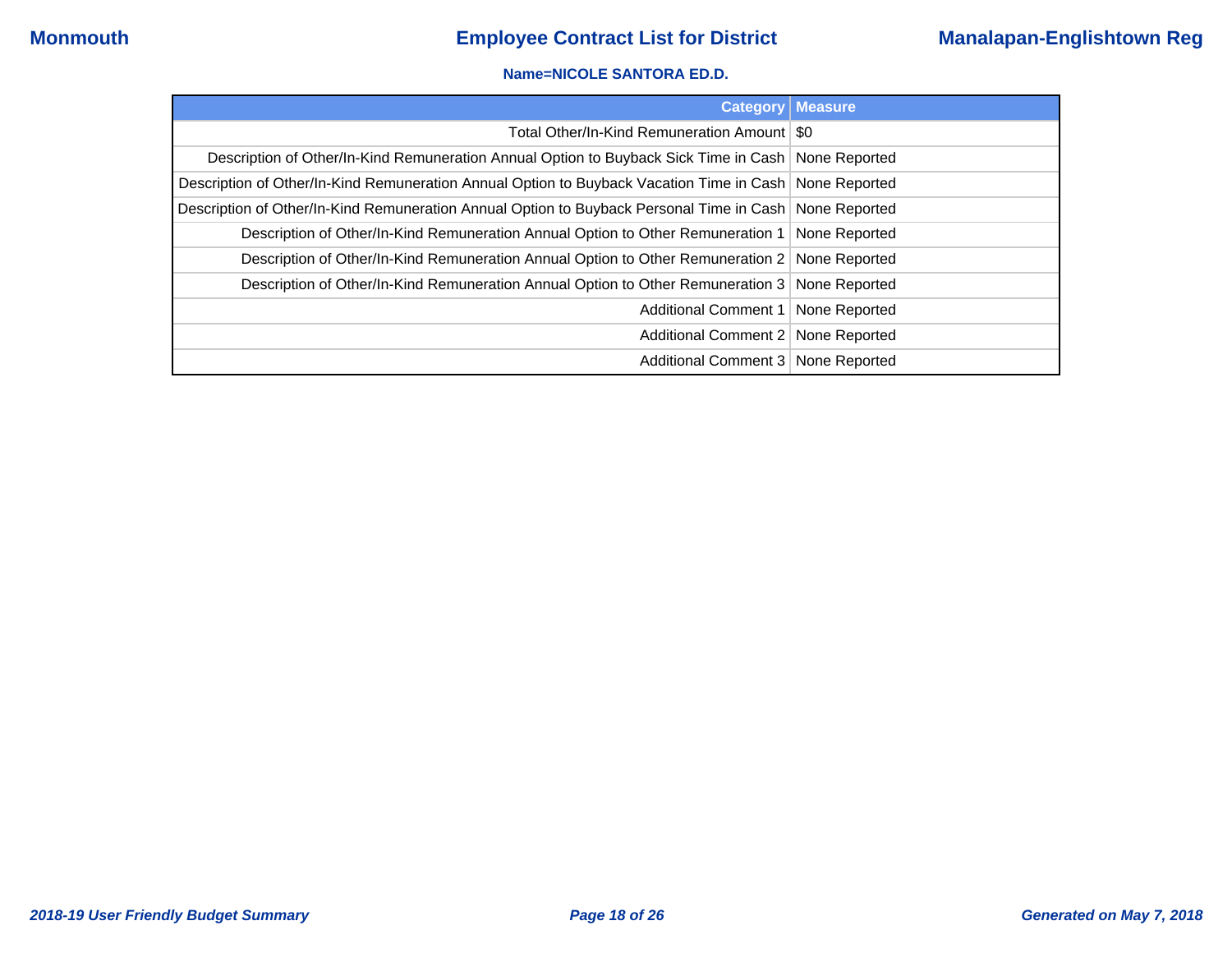### **Name=SHANNON BARTH**

|                                                                                           | <b>Category   Measure</b>               |
|-------------------------------------------------------------------------------------------|-----------------------------------------|
| Job Title                                                                                 | Coordinator/Director/Manager/Supervisor |
|                                                                                           | Job Title II   HUMAN RESOURCES          |
| Base Annual Salary Amount                                                                 | \$70,000                                |
| Full-Time Equivalent (FTE)                                                                | 1.0                                     |
| Shared with Another District?                                                             | N                                       |
| <b>Shared County</b>                                                                      | None Reported                           |
|                                                                                           | Shared District   None Reported         |
| Job Title Other District                                                                  | None Reported                           |
| Member of Collective Bargaining Unit (CBU)?                                               | N                                       |
| Beginning Date of Contract   07/01/17                                                     |                                         |
| End Date of Contract 06/30/18                                                             |                                         |
| Contracted Number of Annual Work Days                                                     | 235                                     |
| Contracted Number of Annual Vacation Days 0                                               |                                         |
| Contracted Number of Annual Sick Days                                                     | 12                                      |
| Contracted Number of Annual Personal Days 3                                               |                                         |
| Contracted Number of Annual Consulting Days 0                                             |                                         |
| Number of Other Contracted Non-Working Days 0                                             |                                         |
| Description of Other Contracted Non-Working Days                                          | None Reported                           |
| Total Allowances Amount \$2,000                                                           |                                         |
| Total Bonuses Amount                                                                      | \$0                                     |
| Total Stipends Amount                                                                     | \$0                                     |
| District Contributions Above Teacher Contract for Insurance (Health, Dental, Life, Other) | \$0                                     |
| District Contributions Above Teacher Contract for Retirement Plans                        | \$0                                     |
| Total Contractual Post-Employment Benefit Amount                                          | \$3,500                                 |
| Contractual Post-Employment Benefit Description of Payout of Sick days                    | MAXIMUM DAYS AT PER DIEM RATE           |
| Contractual Post-Employment Benefit Description of Payout of Vacation days                | NOT APPLICABLE                          |
| Contractual Post-Employment Benefit Description of Payout of Personal days                | NOT APPLICABLE                          |
| Contractual Post-Employment Benefit Description of Other Benefits 1                       | None Reported                           |
| Contractual Post-Employment Benefit Description of Other Benefits 2                       | None Reported                           |
| Contractual Post-Employment Benefit Description of Other Benefits 3                       | None Reported                           |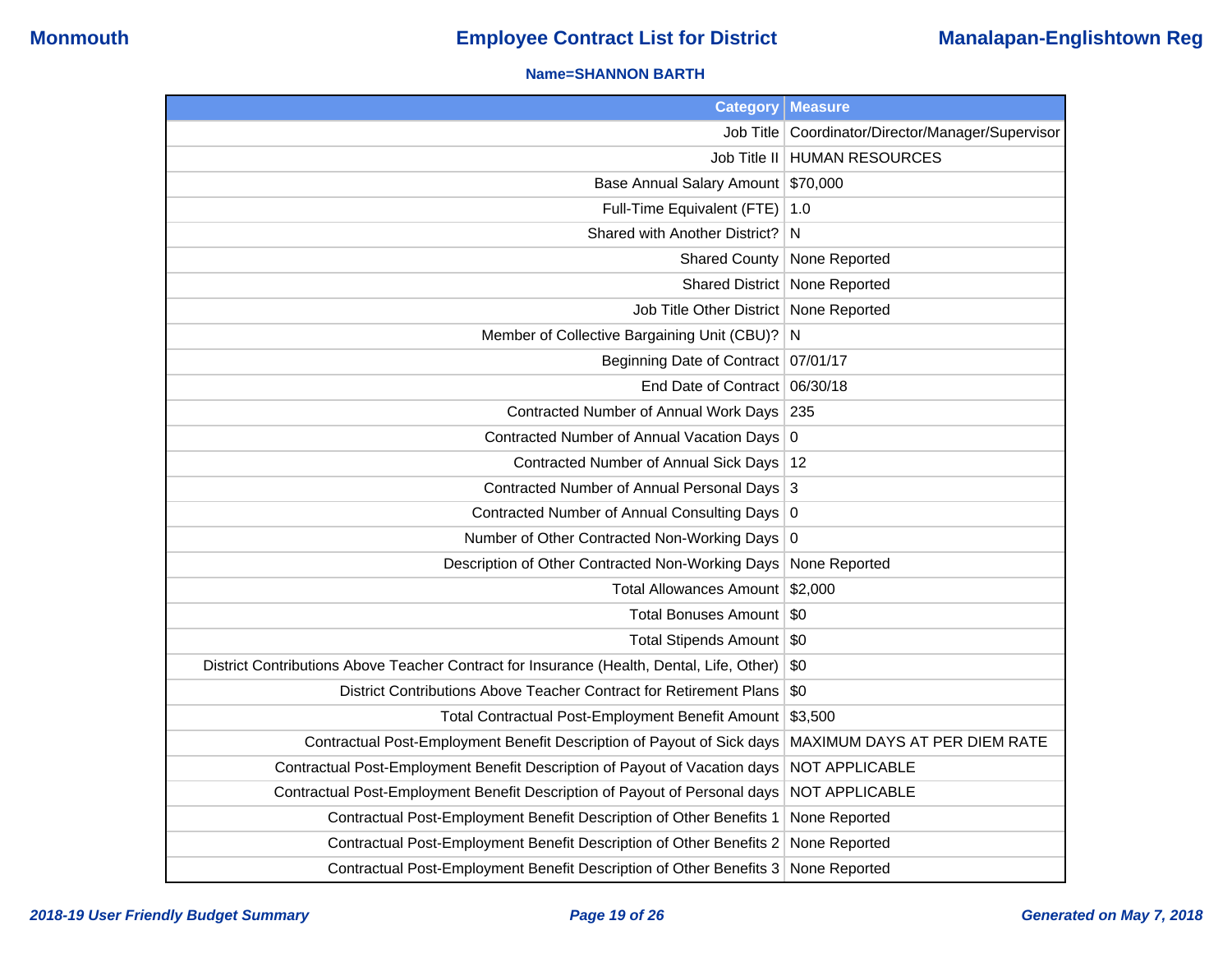### **Name=SHANNON BARTH**

| <b>Category</b>                                                                                          | Measure |
|----------------------------------------------------------------------------------------------------------|---------|
| Total Other/In-Kind Remuneration Amount   \$0                                                            |         |
| Description of Other/In-Kind Remuneration Annual Option to Buyback Sick Time in Cash   None Reported     |         |
| Description of Other/In-Kind Remuneration Annual Option to Buyback Vacation Time in Cash None Reported   |         |
| Description of Other/In-Kind Remuneration Annual Option to Buyback Personal Time in Cash   None Reported |         |
| Description of Other/In-Kind Remuneration Annual Option to Other Remuneration 1   None Reported          |         |
| Description of Other/In-Kind Remuneration Annual Option to Other Remuneration 2 None Reported            |         |
| Description of Other/In-Kind Remuneration Annual Option to Other Remuneration 3   None Reported          |         |
| Additional Comment 1   None Reported                                                                     |         |
| Additional Comment 2   None Reported                                                                     |         |
| Additional Comment 3 None Reported                                                                       |         |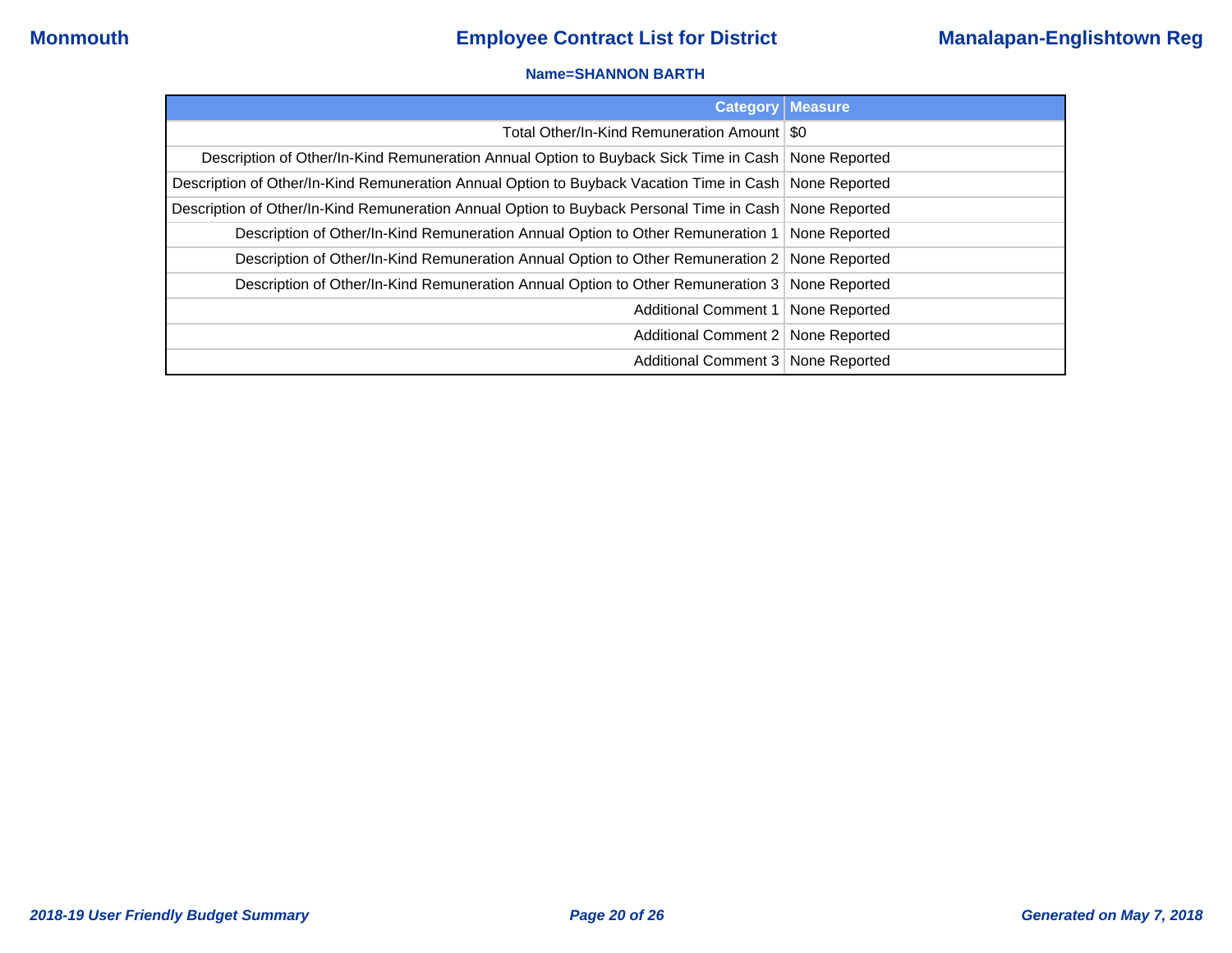### **Name=SHARON SILVIA**

| <b>Category</b>                                                                           | <b>Measure</b>                          |
|-------------------------------------------------------------------------------------------|-----------------------------------------|
| Job Title                                                                                 | <b>Assistant Business Administrator</b> |
| Job Title II                                                                              | None Reported                           |
| <b>Base Annual Salary Amount</b>                                                          | \$100,366                               |
| Full-Time Equivalent (FTE)                                                                | 1.0                                     |
| Shared with Another District?                                                             | N                                       |
| <b>Shared County</b>                                                                      | None Reported                           |
| <b>Shared District</b>                                                                    | None Reported                           |
| Job Title Other District                                                                  | None Reported                           |
| Member of Collective Bargaining Unit (CBU)?                                               | N                                       |
| Beginning Date of Contract                                                                | 07/01/17                                |
| End Date of Contract                                                                      | 06/30/18                                |
| Contracted Number of Annual Work Days                                                     | 235                                     |
| Contracted Number of Annual Vacation Days                                                 | 20                                      |
| Contracted Number of Annual Sick Days                                                     | 12                                      |
| Contracted Number of Annual Personal Days                                                 | 3                                       |
| Contracted Number of Annual Consulting Days                                               | $\overline{0}$                          |
| Number of Other Contracted Non-Working Days                                               | 0                                       |
| Description of Other Contracted Non-Working Days                                          | None Reported                           |
| <b>Total Allowances Amount</b>                                                            | \$1,091                                 |
| <b>Total Bonuses Amount</b>                                                               | \$0                                     |
| Total Stipends Amount                                                                     | \$0                                     |
| District Contributions Above Teacher Contract for Insurance (Health, Dental, Life, Other) | \$0                                     |
| District Contributions Above Teacher Contract for Retirement Plans                        | \$0                                     |
| Total Contractual Post-Employment Benefit Amount                                          | \$14,219                                |
| Contractual Post-Employment Benefit Description of Payout of Sick days                    | MAXIMUM DAYS AT PER DIEM RATE           |
| Contractual Post-Employment Benefit Description of Payout of Vacation days                | MAXIMUM DAYS AT PER DIEM RATE           |
| Contractual Post-Employment Benefit Description of Payout of Personal days                | NOT APPLICABLE                          |
| Contractual Post-Employment Benefit Description of Other Benefits 1                       | None Reported                           |
| Contractual Post-Employment Benefit Description of Other Benefits 2                       | None Reported                           |
| Contractual Post-Employment Benefit Description of Other Benefits 3                       | None Reported                           |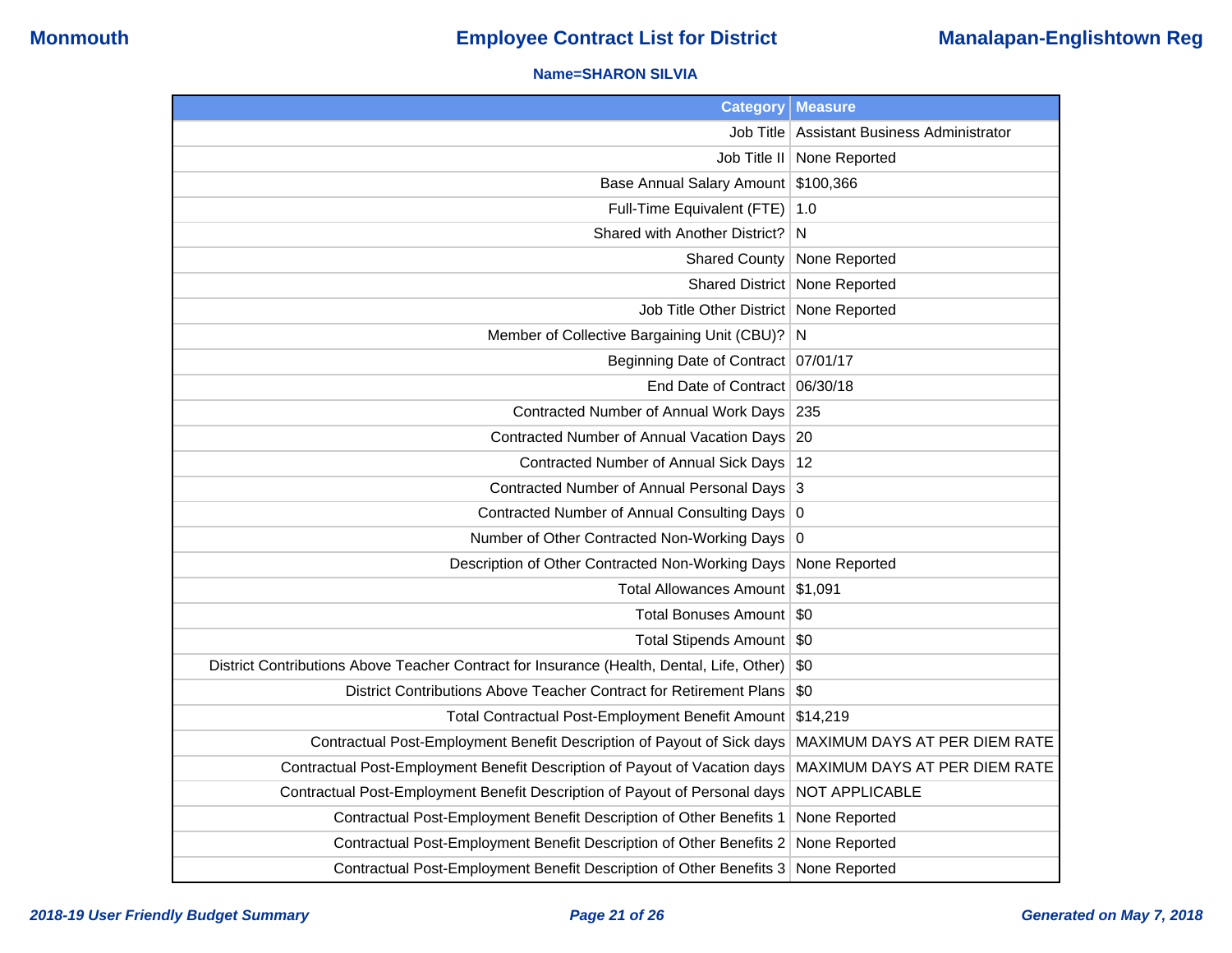### **Name=SHARON SILVIA**

|                                                                                                          | <b>Category Measure</b> |
|----------------------------------------------------------------------------------------------------------|-------------------------|
| Total Other/In-Kind Remuneration Amount   \$0                                                            |                         |
| Description of Other/In-Kind Remuneration Annual Option to Buyback Sick Time in Cash   None Reported     |                         |
| Description of Other/In-Kind Remuneration Annual Option to Buyback Vacation Time in Cash   None Reported |                         |
| Description of Other/In-Kind Remuneration Annual Option to Buyback Personal Time in Cash None Reported   |                         |
| Description of Other/In-Kind Remuneration Annual Option to Other Remuneration 1   None Reported          |                         |
| Description of Other/In-Kind Remuneration Annual Option to Other Remuneration 2   None Reported          |                         |
| Description of Other/In-Kind Remuneration Annual Option to Other Remuneration 3   None Reported          |                         |
| Additional Comment 1   None Reported                                                                     |                         |
| Additional Comment 2   None Reported                                                                     |                         |
| Additional Comment 3 None Reported                                                                       |                         |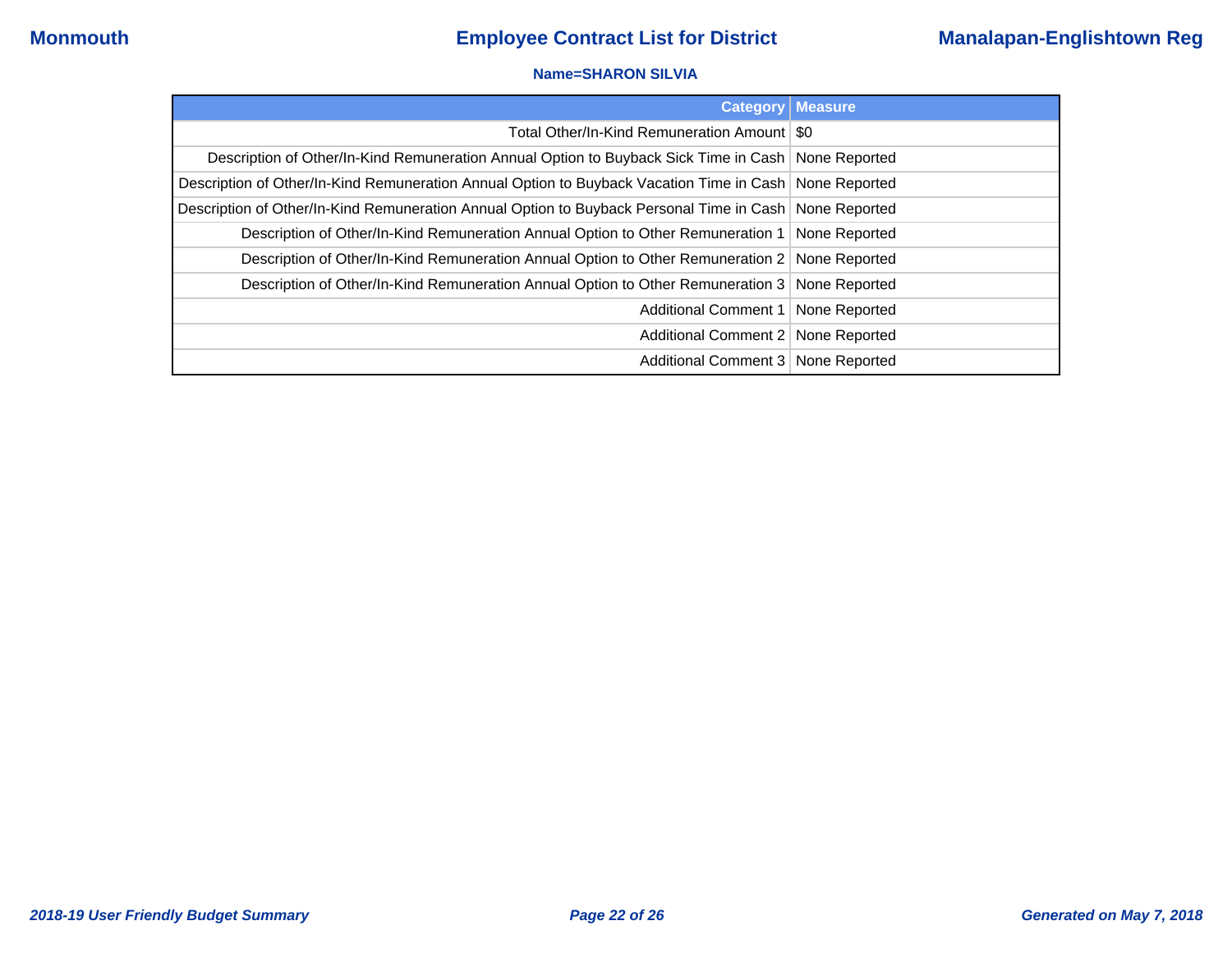### **Name=VERONICA WOLF**

| <b>Category</b>                                                                           | <b>Measure</b>                |
|-------------------------------------------------------------------------------------------|-------------------------------|
| Job Title                                                                                 | <b>Business Administrator</b> |
| Job Title II                                                                              | None Reported                 |
| <b>Base Annual Salary Amount</b>                                                          | \$159,661                     |
| Full-Time Equivalent (FTE)                                                                | 1.0                           |
| Shared with Another District?                                                             | N                             |
| <b>Shared County</b>                                                                      | None Reported                 |
| <b>Shared District</b>                                                                    | None Reported                 |
| Job Title Other District                                                                  | None Reported                 |
| Member of Collective Bargaining Unit (CBU)?                                               | N                             |
| <b>Beginning Date of Contract</b>                                                         | 07/01/17                      |
| End Date of Contract 06/30/18                                                             |                               |
| Contracted Number of Annual Work Days                                                     | 235                           |
| Contracted Number of Annual Vacation Days                                                 | 22                            |
| Contracted Number of Annual Sick Days                                                     | 12                            |
| Contracted Number of Annual Personal Days                                                 | 3                             |
| <b>Contracted Number of Annual Consulting Days</b>                                        | $\overline{0}$                |
| Number of Other Contracted Non-Working Days                                               | 0                             |
| Description of Other Contracted Non-Working Days                                          | None Reported                 |
| <b>Total Allowances Amount</b>                                                            | \$7,991                       |
| <b>Total Bonuses Amount</b>                                                               | \$0                           |
| <b>Total Stipends Amount</b>                                                              | \$0                           |
| District Contributions Above Teacher Contract for Insurance (Health, Dental, Life, Other) | \$0                           |
| District Contributions Above Teacher Contract for Retirement Plans                        | \$0                           |
| Total Contractual Post-Employment Benefit Amount                                          | \$40,072                      |
| Contractual Post-Employment Benefit Description of Payout of Sick days                    | <b>MAXIMUM ALLOWANCE</b>      |
| Contractual Post-Employment Benefit Description of Payout of Vacation days                | MAXIMUM DAYS AT PER DIEM RATE |
| Contractual Post-Employment Benefit Description of Payout of Personal days                | NOT APPLICABLE                |
| Contractual Post-Employment Benefit Description of Other Benefits 1                       | None Reported                 |
| Contractual Post-Employment Benefit Description of Other Benefits 2                       | None Reported                 |
| Contractual Post-Employment Benefit Description of Other Benefits 3                       | None Reported                 |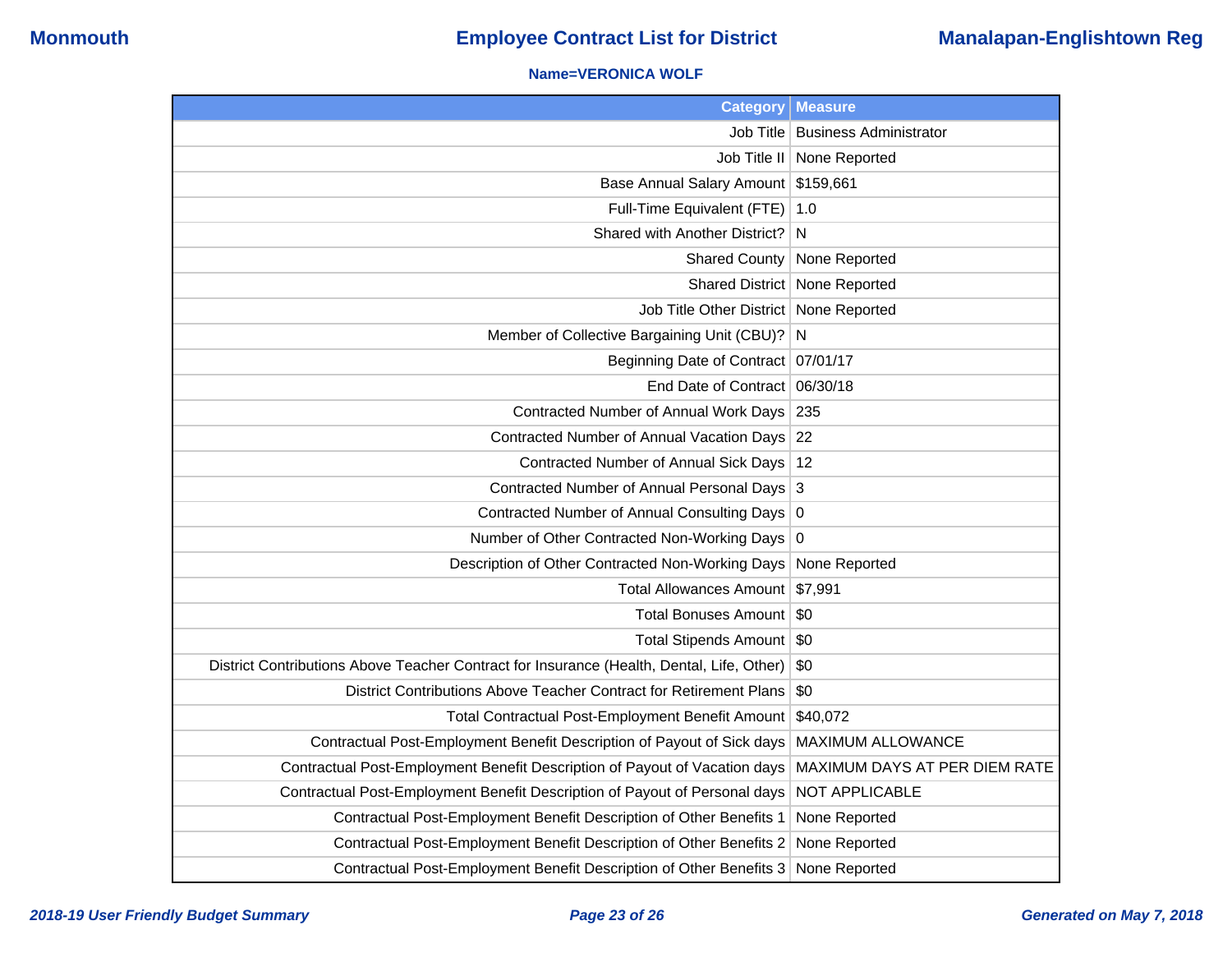### **Name=VERONICA WOLF**

|                                                                                                          | <b>Category Measure</b> |
|----------------------------------------------------------------------------------------------------------|-------------------------|
| Total Other/In-Kind Remuneration Amount   \$0                                                            |                         |
| Description of Other/In-Kind Remuneration Annual Option to Buyback Sick Time in Cash   None Reported     |                         |
| Description of Other/In-Kind Remuneration Annual Option to Buyback Vacation Time in Cash   None Reported |                         |
| Description of Other/In-Kind Remuneration Annual Option to Buyback Personal Time in Cash   None Reported |                         |
| Description of Other/In-Kind Remuneration Annual Option to Other Remuneration 1   None Reported          |                         |
| Description of Other/In-Kind Remuneration Annual Option to Other Remuneration 2 None Reported            |                         |
| Description of Other/In-Kind Remuneration Annual Option to Other Remuneration 3 None Reported            |                         |
| Additional Comment 1   None Reported                                                                     |                         |
| Additional Comment 2   None Reported                                                                     |                         |
| Additional Comment 3   None Reported                                                                     |                         |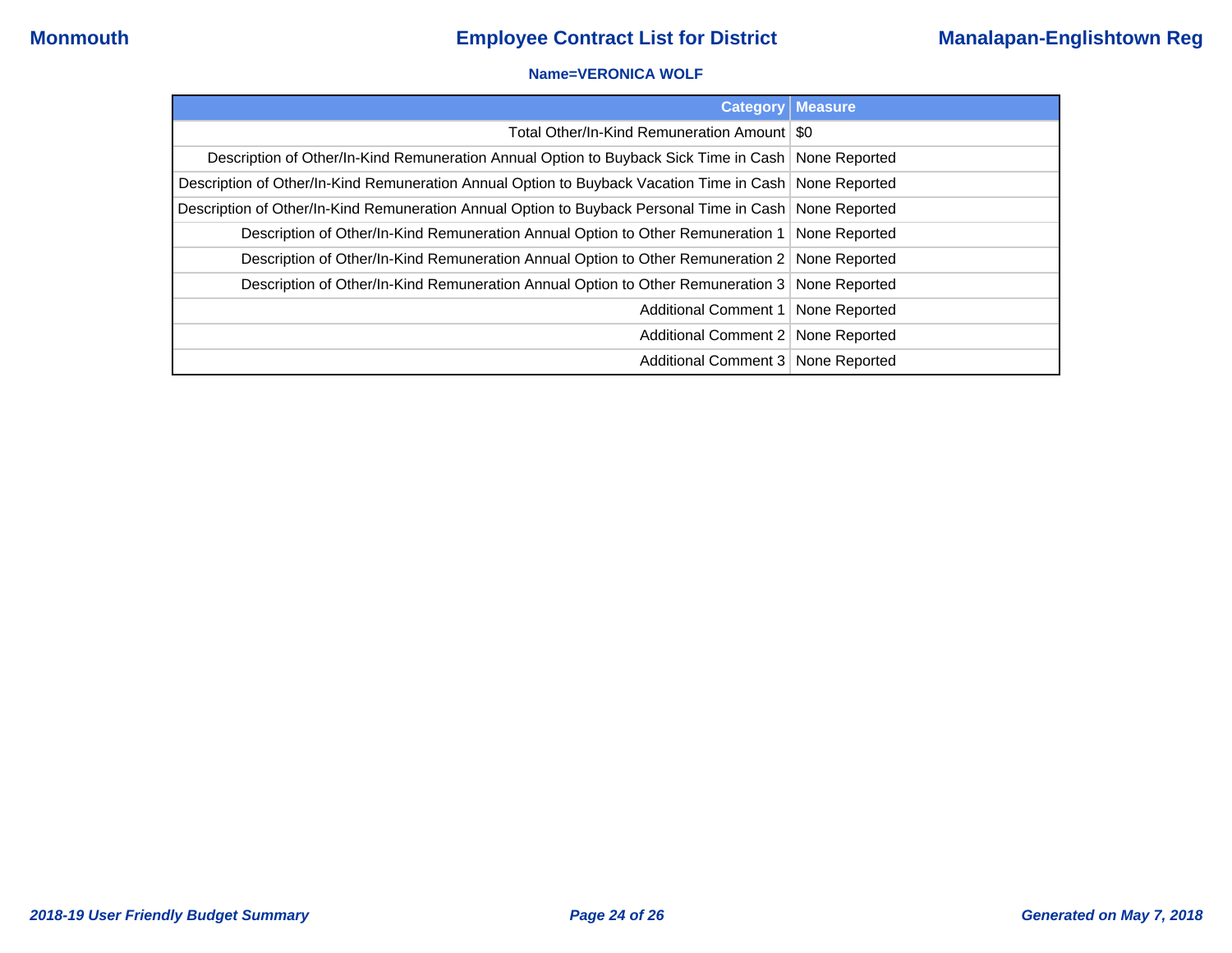## **Name=VINCENT PIETRUCHA**

| <b>Category</b>                                                                           | <b>Measure</b>                          |
|-------------------------------------------------------------------------------------------|-----------------------------------------|
| Job Title                                                                                 | Coordinator/Director/Manager/Supervisor |
|                                                                                           | Job Title II   BUILDINGS & GROUNDS      |
| Base Annual Salary Amount \$129,428                                                       |                                         |
| Full-Time Equivalent (FTE)   1.0                                                          |                                         |
| Shared with Another District?                                                             | N                                       |
| <b>Shared County</b>                                                                      | None Reported                           |
|                                                                                           | Shared District   None Reported         |
| Job Title Other District   None Reported                                                  |                                         |
| Member of Collective Bargaining Unit (CBU)? N                                             |                                         |
| Beginning Date of Contract   07/01/17                                                     |                                         |
| End Date of Contract 06/30/18                                                             |                                         |
| Contracted Number of Annual Work Days 235                                                 |                                         |
| Contracted Number of Annual Vacation Days 22                                              |                                         |
| Contracted Number of Annual Sick Days   12                                                |                                         |
| Contracted Number of Annual Personal Days 3                                               |                                         |
| Contracted Number of Annual Consulting Days 0                                             |                                         |
| Number of Other Contracted Non-Working Days 0                                             |                                         |
| Description of Other Contracted Non-Working Days                                          | None Reported                           |
| Total Allowances Amount \$2,040                                                           |                                         |
| Total Bonuses Amount   \$0                                                                |                                         |
| Total Stipends Amount   \$0                                                               |                                         |
| District Contributions Above Teacher Contract for Insurance (Health, Dental, Life, Other) | \$0                                     |
| District Contributions Above Teacher Contract for Retirement Plans                        | \$0                                     |
| Total Contractual Post-Employment Benefit Amount \$43,529                                 |                                         |
| Contractual Post-Employment Benefit Description of Payout of Sick days                    | <b>MAXIMUM ALLOWANCE</b>                |
| Contractual Post-Employment Benefit Description of Payout of Vacation days                | MAXIMUM DAYS AT PER DIEM RATE           |
| Contractual Post-Employment Benefit Description of Payout of Personal days                | NOT APPLICABLE                          |
| Contractual Post-Employment Benefit Description of Other Benefits 1                       | None Reported                           |
| Contractual Post-Employment Benefit Description of Other Benefits 2                       | None Reported                           |
| Contractual Post-Employment Benefit Description of Other Benefits 3                       | None Reported                           |